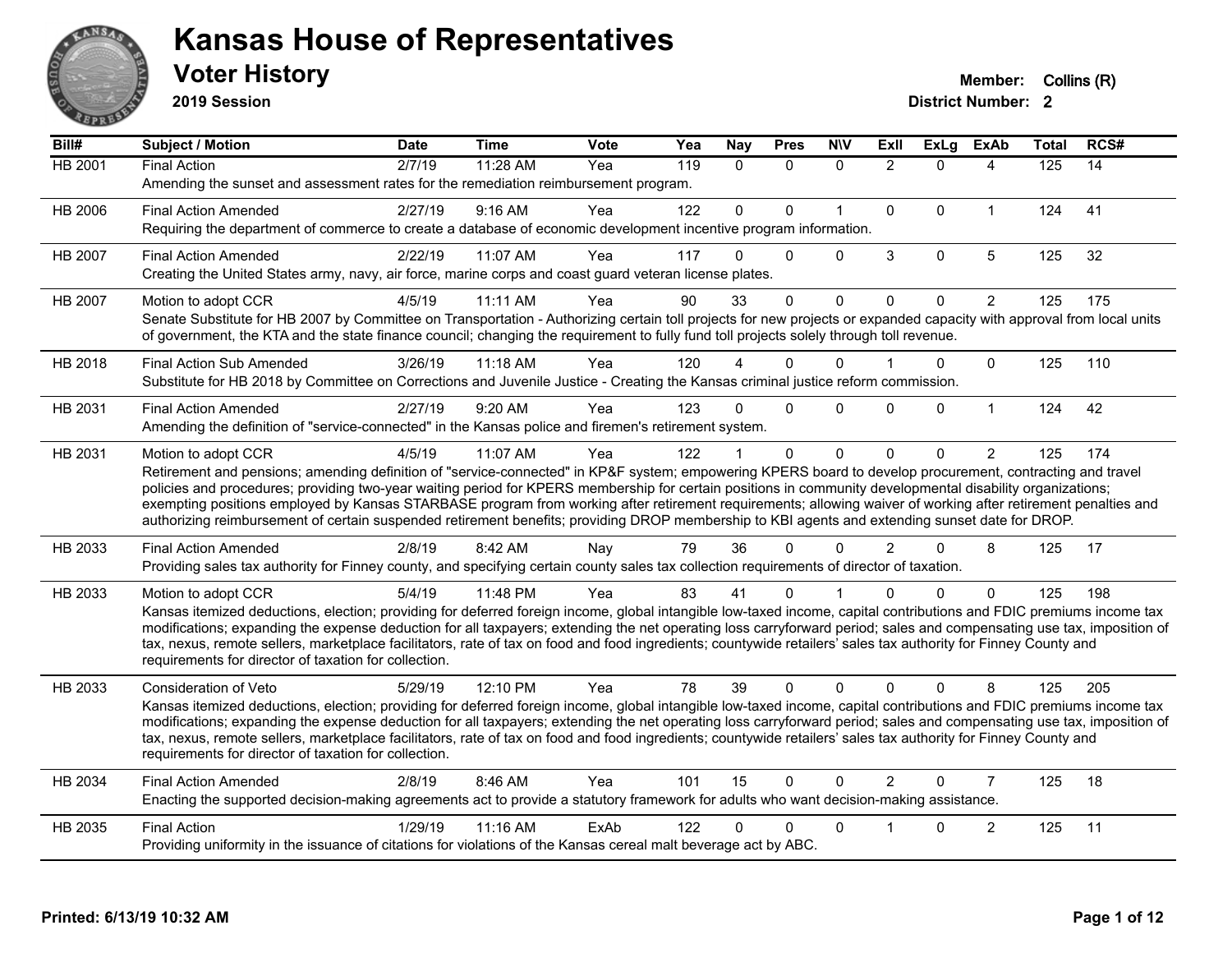

**2019 Session**

**Voter History Member:** Collins (R)

| Bill#   | Subject / Motion                                                                                                                                                                     | <b>Date</b> | <b>Time</b> | Vote | Yea              | <b>Nay</b>     | <b>Pres</b>  | <b>NIV</b>   | ExII           | <b>ExLg</b>  | <b>ExAb</b>     | <b>Total</b>   | RCS# |
|---------|--------------------------------------------------------------------------------------------------------------------------------------------------------------------------------------|-------------|-------------|------|------------------|----------------|--------------|--------------|----------------|--------------|-----------------|----------------|------|
| HB 2035 | Motion to Concur                                                                                                                                                                     | 3/26/19     | 12:29 PM    | Yea  | $\overline{122}$ | $\overline{2}$ | $\mathbf{0}$ | $\mathbf{0}$ | $\overline{1}$ | $\Omega$     | $\mathbf{0}$    | $\frac{1}{25}$ | 142  |
|         | Providing uniformity in the issuance of citations for violations of the Kansas cereal malt beverage act by ABC.                                                                      |             |             |      |                  |                |              |              |                |              |                 |                |      |
| HB 2038 | <b>Final Action</b>                                                                                                                                                                  | 2/7/19      | 11:29 AM    | Nay  | 114              | 5              | 0            | $\mathbf 0$  | $\overline{2}$ | 0            | 4               | 125            | 15   |
|         | Revoking spousal inheritance rights upon divorce.                                                                                                                                    |             |             |      |                  |                |              |              |                |              |                 |                |      |
| HB 2038 | Mot to Concur in Conference                                                                                                                                                          | 4/5/19      | 5:17 PM     | Yea  | 120              | $\mathbf 0$    | $\pmb{0}$    | $\pmb{0}$    | $\mathbf 0$    | 0            | $5\phantom{.0}$ | 125            | 187  |
|         | Revoking spousal inheritance rights upon divorce.                                                                                                                                    |             |             |      |                  |                |              |              |                |              |                 |                |      |
| HB 2039 | <b>Final Action Amended</b>                                                                                                                                                          | 2/7/19      | 11:30 AM    | Yea  | 119              | $\mathbf{0}$   | $\mathbf{0}$ | $\mathbf 0$  | $\overline{2}$ | $\Omega$     | $\overline{4}$  | 125            | 16   |
|         | Extending recognition of tribal court judgments pursuant to supreme court rules.                                                                                                     |             |             |      |                  |                |              |              |                |              |                 |                |      |
| HB 2039 | Motion to adopt CCR                                                                                                                                                                  | 4/5/19      | 3:00 PM     | Yea  | 121              | $\Omega$       | $\mathbf 0$  | $\Omega$     | $\Omega$       | $\Omega$     | $\overline{4}$  | 125            | 181  |
|         | Updating laws concerning limited liability companies; exempting animal shelters from registration requirements as charitable organizations.                                          |             |             |      |                  |                |              |              |                |              |                 |                |      |
| HB 2041 | <b>Final Action</b>                                                                                                                                                                  | 3/21/19     | 11:50 AM    | Yea  | 94               | 29             | $\mathbf{0}$ | $\mathbf{0}$ | $\Omega$       | 1            | $\mathbf{1}$    | 125            | 99   |
|         | Prohibiting certain unfair or deceptive acts or practices under a life insurance policy for a living organ donor.                                                                    |             |             |      |                  |                |              |              |                |              |                 |                |      |
| HB 2044 | <b>Final Action</b>                                                                                                                                                                  | 2/6/19      | $11:18$ AM  | Yea  | 115              |                | $\Omega$     | $\Omega$     | 5              | 1            | 3               | 125            | 12   |
|         | Income tax credit for taxpayer purchases of certain goods and services from qualified vendors providing employment for blind or disabled individuals.                                |             |             |      |                  |                |              |              |                |              |                 |                |      |
| HB 2048 | <b>Emergency Final Action Amended</b>                                                                                                                                                | 2/27/19     | 11:59 AM    | Yea  | 122              | $\overline{2}$ | $\mathbf{0}$ | $\mathbf 0$  | $\Omega$       | $\Omega$     | $\mathbf 0$     | 124            | 67   |
|         | Clarifying the definition of comparable offense under the Kansas criminal code.                                                                                                      |             |             |      |                  |                |              |              |                |              |                 |                |      |
| HB 2054 | <b>Final Action Amended</b>                                                                                                                                                          | 3/26/19     | 11:20 AM    | Yea  | 101              | 23             | $\mathbf 0$  | $\mathbf{0}$ | $\mathbf 1$    | $\mathbf 0$  | $\mathbf{0}$    | 125            | 111  |
|         | Providing for fully-insured association health plans.                                                                                                                                |             |             |      |                  |                |              |              |                |              |                 |                |      |
| HB 2063 | <b>Final Action</b>                                                                                                                                                                  | 2/6/19      | 11:20 AM    | Yea  | 102              | 14             | $\pmb{0}$    | $\pmb{0}$    | 5              | $\mathbf{1}$ | $\mathfrak{S}$  | 125            | 13   |
|         | Relating to the applicability of conditions for operating recreational trails.                                                                                                       |             |             |      |                  |                |              |              |                |              |                 |                |      |
| HB 2066 | <b>Final Action Amended</b>                                                                                                                                                          | 3/21/19     | 12:10 PM    | Nay  | 69               | 54             | $\mathbf{0}$ | $\mathbf{0}$ | $\mathbf{0}$   | $\mathbf{1}$ | $\mathbf{1}$    | 125            | 100  |
|         | Expanding medicaid eligibility by enacting the KanCare bridge to a healthy Kansas program.                                                                                           |             |             |      |                  |                |              |              |                |              |                 |                |      |
| HB 2070 | <b>Final Action</b>                                                                                                                                                                  | 2/20/19     | 11:20 AM    | Yea  | 121              | $\mathbf 0$    | $\mathbf 0$  | $\mathbf 0$  | $\overline{2}$ | 0            | $\overline{2}$  | 125            | 22   |
|         | Designating a portion of United States highway 75 as the John Armstrong memorial highway.                                                                                            |             |             |      |                  |                |              |              |                |              |                 |                |      |
| HB 2070 | Motion to Concur                                                                                                                                                                     | 4/4/19      | 10:48 AM    | Yea  | 122              | $\Omega$       | $\mathbf 0$  | $\mathbf 0$  |                | $\Omega$     | $\overline{2}$  | 125            | 162  |
|         | Designating a portion of United States highway 75 as the John Armstrong memorial highway and a bridge on United States highway 77 as the SGT Kevin A. Gilbertson<br>memorial bridge. |             |             |      |                  |                |              |              |                |              |                 |                |      |
| HB 2082 | <b>Final Action Amended</b>                                                                                                                                                          | 3/21/19     | 12:11 PM    | Yea  | 122              | $\mathbf{1}$   | $\Omega$     | $\Omega$     | $\mathbf{0}$   | $\mathbf 1$  | $\mathbf{1}$    | 125            | 101  |
|         | Allowing pharmacists to administer drugs pursuant to a prescription order.                                                                                                           |             |             |      |                  |                |              |              |                |              |                 |                |      |
| HB 2084 | <b>Final Action Amended</b>                                                                                                                                                          | 2/27/19     | 9:23 AM     | Yea  | 94               | 29             | 0            | $\mathbf 0$  | 0              | 0            | $\overline{1}$  | 124            | 43   |
|         | Amending the Kansas 911 act.                                                                                                                                                         |             |             |      |                  |                |              |              |                |              |                 |                |      |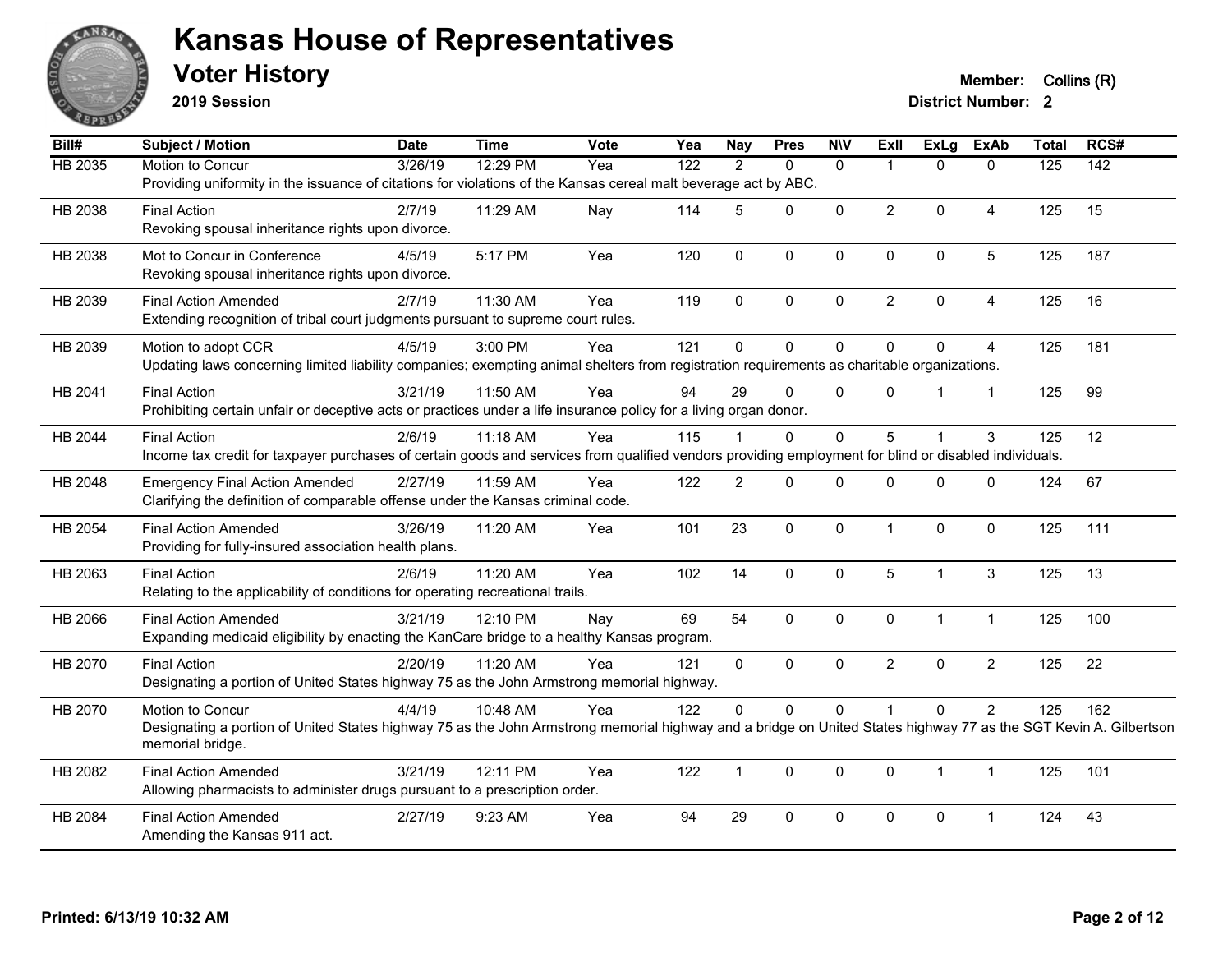

**2019 Session**

| Bill#          | <b>Subject / Motion</b>                                                                                                                                                                           | <b>Date</b> | Time       | <b>Vote</b> | Yea | <b>Nay</b>     | <b>Pres</b>  | <b>N\V</b>   | <b>ExII</b>          | <b>ExLg</b>    | <b>ExAb</b>    | <b>Total</b> | RCS# |
|----------------|---------------------------------------------------------------------------------------------------------------------------------------------------------------------------------------------------|-------------|------------|-------------|-----|----------------|--------------|--------------|----------------------|----------------|----------------|--------------|------|
| <b>HB 2084</b> | Motion to Concur                                                                                                                                                                                  | 4/4/19      | 10:57 AM   | Yea         | 87  | 35             | $\Omega$     | $\mathbf{0}$ | $\blacktriangleleft$ | $\Omega$       | 2              | 125          | 163  |
|                | Amending the Kansas 911 act.                                                                                                                                                                      |             |            |             |     |                |              |              |                      |                |                |              |      |
| HB 2085        | <b>Final Action Amended</b>                                                                                                                                                                       | 2/22/19     | 11:08 AM   | Yea         | 117 | $\Omega$       | $\mathbf{0}$ | $\mathbf{0}$ | 3                    | $\Omega$       | 5              | 125          | 33   |
|                | Concerning requirements for the reinstatement of a forfeited benefit unit of a rural water district.                                                                                              |             |            |             |     |                |              |              |                      |                |                |              |      |
| HB 2085        | Mot to Concur in Conference                                                                                                                                                                       | 4/4/19      | 10:59 AM   | Yea         | 122 | $\Omega$       | $\Omega$     | $\mathbf{0}$ |                      | $\Omega$       | $\overline{2}$ | 125          | 164  |
|                | Extending the repayment period for municipal loans for public water supply projects and clarifying the reinstatement requirements for rural water district forfeited<br>benefit units.            |             |            |             |     |                |              |              |                      |                |                |              |      |
| HB 2087        | <b>Final Action Amended</b>                                                                                                                                                                       | 2/21/19     | 11:20 AM   | Yea         | 116 | $\mathbf 1$    | $\pmb{0}$    | 0            | 4                    | $\mathbf 1$    | $\sqrt{3}$     | 125          | 26   |
|                | Allowing certain light screening material on motor vehicle windows.                                                                                                                               |             |            |             |     |                |              |              |                      |                |                |              |      |
| HB 2087        | Motion to adopt CCR                                                                                                                                                                               | 4/5/19      | 11:14 AM   | Yea         | 123 | $\mathbf 0$    | $\mathbf 0$  | $\mathbf 0$  | $\mathbf 0$          | $\mathbf 0$    | $\overline{2}$ | 125          | 176  |
|                | Changing the definition of school bus for purposes of the motor-fuel tax law.                                                                                                                     |             |            |             |     |                |              |              |                      |                |                |              |      |
| HB 2097        | <b>Final Action</b>                                                                                                                                                                               | 2/21/19     | 11:21 AM   | Yea         | 116 | $\mathbf 1$    | $\mathbf{0}$ | $\mathbf{0}$ | $\overline{4}$       | $\mathbf{1}$   | $\mathbf{3}$   | 125          | 27   |
|                | Providing method for calculating cost of keeping civil prisoners in county jail.                                                                                                                  |             |            |             |     |                |              |              |                      |                |                |              |      |
| HB 2101        | <b>Final Action Amended</b>                                                                                                                                                                       | 2/22/19     | 11:09 AM   | Yea         | 116 | 1              | $\mathbf 0$  | $\mathbf 0$  | 3                    | 0              | 5              | 125          | 34   |
|                | Updating state credit union statutes.                                                                                                                                                             |             |            |             |     |                |              |              |                      |                |                |              |      |
| HB 2103        | <b>Final Action</b>                                                                                                                                                                               | 2/27/19     | 9:24 AM    | Yea         | 122 |                | $\mathbf 0$  | $\pmb{0}$    | $\Omega$             | 0              |                | 124          | 44   |
|                | Amending the revised Kansas code for care of children to provide requirements for placement of a child in a qualified residential treatment program.                                              |             |            |             |     |                |              |              |                      |                |                |              |      |
| HB 2103        | Motion to Concur                                                                                                                                                                                  | 4/4/19      | 11:02 AM   | Yea         | 120 | $\overline{2}$ | $\Omega$     | $\Omega$     |                      | $\Omega$       | 2              | 125          | 165  |
|                | Amending the revised Kansas code for care of children to provide requirements for placement of a child in a qualified residential treatment program.                                              |             |            |             |     |                |              |              |                      |                |                |              |      |
| HB 2104        | <b>Final Action Amended</b>                                                                                                                                                                       | 2/21/19     | 11:22 AM   | Yea         | 117 | 0              | $\Omega$     | $\mathbf{0}$ | 4                    | $\mathbf{1}$   | 3              | 125          | 28   |
|                | Amendments related to driving under the influence, including preliminary screening tests, implied consent advisories and test refusal.                                                            |             |            |             |     |                |              |              |                      |                |                |              |      |
| HB 2105        | <b>Final Action</b>                                                                                                                                                                               | 2/21/19     | 11:23 AM   | Yea         | 117 | $\Omega$       | $\mathbf 0$  | $\mathbf 0$  | 4                    | $\overline{1}$ | $\mathfrak{S}$ | 125          | 29   |
|                | Updating laws concerning limited liability companies.                                                                                                                                             |             |            |             |     |                |              |              |                      |                |                |              |      |
| HB 2118        | <b>Final Action Amended</b>                                                                                                                                                                       | 3/27/19     | 8:54 AM    | Yea         | 106 | 18             | $\Omega$     | $\mathbf 0$  | $\Omega$             | $\Omega$       | $\mathbf{1}$   | 125          | 149  |
|                | Providing income tax credits for aerospace and aviation program graduates and their employers.                                                                                                    |             |            |             |     |                |              |              |                      |                |                |              |      |
| HB 2119        | <b>Final Action Amended</b>                                                                                                                                                                       | 2/22/19     | $11:10$ AM | Yea         | 117 | 0              | $\mathbf{0}$ | $\mathbf{0}$ | 3                    | $\Omega$       | 5              | 125          | 35   |
|                | Empowering the KPERS board to develop policies and procedures relating to procurement, enter into certain contracts and allow travel for trustees and employees of<br>the system.                 |             |            |             |     |                |              |              |                      |                |                |              |      |
| HB 2119        | Motion to adopt CCR                                                                                                                                                                               | 4/5/19      | 5:14 PM    | Yea         | 117 | 3              | $\mathbf 0$  | $\Omega$     | $\Omega$             | $\Omega$       | 5              | 125          | 186  |
|                | Providing for licensed pharmacists to administer certain drugs, authorizing certain business entities to hire physicians and chiropractors and requiring electronic<br>prescriptions for opiates. |             |            |             |     |                |              |              |                      |                |                |              |      |
| HB 2123        | <b>Final Action</b>                                                                                                                                                                               | 2/20/19     | 11:08 AM   | Yea         | 121 | $\mathbf 0$    | $\mathbf 0$  | $\mathbf 0$  | $\overline{2}$       | $\Omega$       | $\overline{2}$ | 125          | 23   |
|                | Amending the Kansas national guard educational assistance act.                                                                                                                                    |             |            |             |     |                |              |              |                      |                |                |              |      |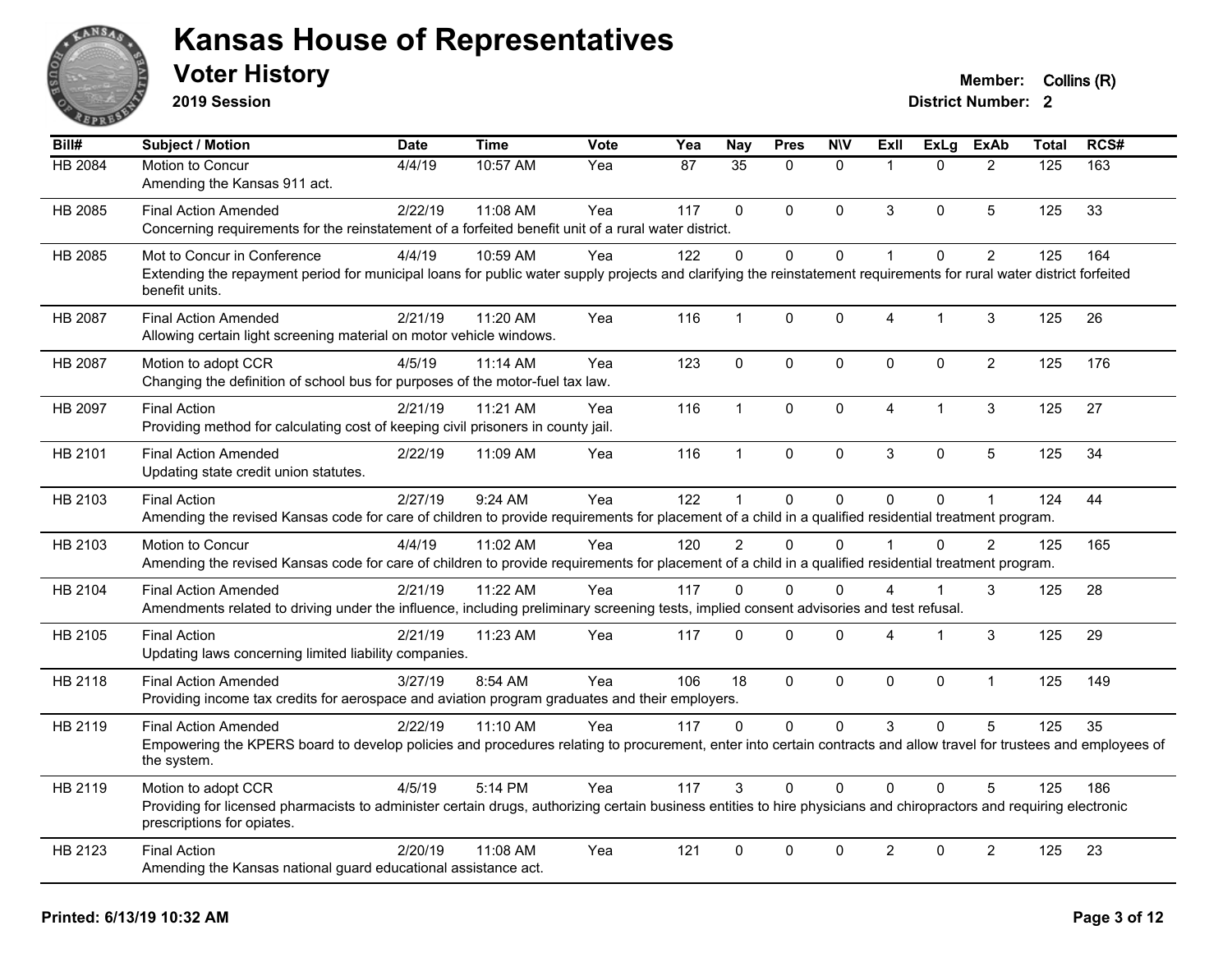

**2019 Session**

| Bill#          | <b>Subject / Motion</b>                                                                                                                                                                                                                                                  | <b>Date</b> | <b>Time</b> | <b>Vote</b> | Yea               | <b>Nay</b>     | <b>Pres</b>  | <b>NIV</b>   | <b>ExII</b>    | <b>ExLg</b>    | <b>ExAb</b>    | <b>Total</b> | RCS#            |
|----------------|--------------------------------------------------------------------------------------------------------------------------------------------------------------------------------------------------------------------------------------------------------------------------|-------------|-------------|-------------|-------------------|----------------|--------------|--------------|----------------|----------------|----------------|--------------|-----------------|
| <b>HB 2125</b> | <b>Final Action</b>                                                                                                                                                                                                                                                      | 2/21/19     | 11:24 AM    | Yea         | $\frac{115}{115}$ | $\overline{2}$ | $\mathbf{0}$ | $\mathbf{0}$ | $\overline{4}$ | $\mathbf 1$    | 3              | 125          | $\overline{30}$ |
|                | Requiring licensees operating a motor vehicle to promptly deliver driver's license upon demand by authorized persons.                                                                                                                                                    |             |             |             |                   |                |              |              |                |                |                |              |                 |
| HB 2126        | <b>Final Action Amended</b>                                                                                                                                                                                                                                              | 2/27/19     | 9:25 AM     | Yea         | 113               | 10             | $\mathbf{0}$ | $\Omega$     | 0              | $\mathbf{0}$   | 1              | 124          | 45              |
|                | Regulating the operation of electric-assisted scooters on roads and highways.                                                                                                                                                                                            |             |             |             |                   |                |              |              |                |                |                |              |                 |
| HB 2126        | Motion to adopt CCR                                                                                                                                                                                                                                                      | 4/5/19      | 11:16 AM    | Yea         | 123               | $\mathbf 0$    | $\mathbf 0$  | $\mathbf 0$  | 0              | $\mathbf 0$    | $\overline{2}$ | 125          | 177             |
|                | Adopting the Driver's Privacy Protection Act.                                                                                                                                                                                                                            |             |             |             |                   |                |              |              |                |                |                |              |                 |
| HB 2127        | <b>Final Action</b>                                                                                                                                                                                                                                                      | 2/21/19     | 11:25 AM    | Yea         | 117               | 0              | 0            | $\mathbf 0$  | 4              | $\overline{1}$ | 3              | 125          | 31              |
|                | Eliminating the marking requirements for certain truck and truck tractors.                                                                                                                                                                                               |             |             |             |                   |                |              |              |                |                |                |              |                 |
| HB 2133        | <b>Final Action Amended</b>                                                                                                                                                                                                                                              | 3/13/19     | 11:22 AM    | Yea         | 121               | $\overline{2}$ | $\mathbf 0$  | $\mathbf 0$  | 0              | $\mathbf 0$    | 1              | 124          | 84              |
|                | Required reporting for entities who deliver alcoholic liquors to consumers.                                                                                                                                                                                              |             |             |             |                   |                |              |              |                |                |                |              |                 |
| HB 2137        | <b>Final Action</b>                                                                                                                                                                                                                                                      | 3/26/19     | 11:21 AM    | Yea         | 124               | $\mathbf 0$    | $\mathbf{0}$ | $\mathbf 0$  | $\mathbf{1}$   | $\mathbf{0}$   | $\mathbf 0$    | 125          | 112             |
|                | Legislative review of exceptions to disclosure of public records under the Kansas open records act.                                                                                                                                                                      |             |             |             |                   |                |              |              |                |                |                |              |                 |
|                |                                                                                                                                                                                                                                                                          |             |             |             |                   |                |              |              |                |                |                |              |                 |
| HB 2140        | <b>Final Action</b><br>Allowing agents of the KBI to participate in the Kansas DROP act and extending the sunset date for the act.                                                                                                                                       | 2/27/19     | 9:27 AM     | Yea         | 123               | $\Omega$       | $\mathbf{0}$ | $\Omega$     | $\Omega$       | $\mathbf{0}$   | $\mathbf{1}$   | 124          | 46              |
|                |                                                                                                                                                                                                                                                                          |             |             |             |                   |                |              |              |                |                |                |              |                 |
| HB 2140        | Motion to adopt CCR                                                                                                                                                                                                                                                      | 5/4/19      | 10:04 PM    | Yea         | 98                | 26             | $\mathbf 0$  | 1            | $\Omega$       | $\mathbf 0$    | 0              | 125          | 197             |
|                | Providing sales tax authority for Dickinson, Finney, Jackson, Russell, Thomas and Wabaunsee counties; specifying certain county sales tax collection requirements of<br>director of taxation; and providing a sales tax exemption for sales of certain coins or bullion. |             |             |             |                   |                |              |              |                |                |                |              |                 |
| HB 2143        | <b>Final Action</b>                                                                                                                                                                                                                                                      | 2/20/19     | 11:09 AM    | Yea         | 121               | $\Omega$       | $\mathbf{0}$ | $\mathbf 0$  | $\overline{2}$ | $\mathbf{0}$   | $\overline{2}$ | 125          | 24              |
|                | Updating the version of risk-based capital instructions in effect.                                                                                                                                                                                                       |             |             |             |                   |                |              |              |                |                |                |              |                 |
|                |                                                                                                                                                                                                                                                                          |             |             |             |                   |                |              |              |                |                |                |              |                 |
| <b>HB 2144</b> | <b>Emergency Final Action Amended</b>                                                                                                                                                                                                                                    | 2/27/19     | 12:02 PM    | Yea         | 84                | 40             | $\mathbf 0$  | $\mathbf 0$  | 0              | $\mathbf 0$    | $\mathbf 0$    | 124          | 68              |
|                | Budget and taxing authority of community colleges; articulation of credits; and student residency requirements.                                                                                                                                                          |             |             |             |                   |                |              |              |                |                |                |              |                 |
| HB 2144        | Mot to Concur in Conference                                                                                                                                                                                                                                              | 4/4/19      | 11:06 AM    | Yea         | 116               | 6              | 0            | $\Omega$     | $\mathbf{1}$   | $\mathbf{0}$   | $\overline{2}$ | 125          | 166             |
|                | Requiring community colleges to publish certain taxpayer and student transparency data.                                                                                                                                                                                  |             |             |             |                   |                |              |              |                |                |                |              |                 |
| HB 2147        | <b>Final Action Amended</b>                                                                                                                                                                                                                                              | 2/27/19     | $9:28$ AM   | Yea         | 123               | $\Omega$       | $\mathbf 0$  | $\mathbf 0$  | $\mathbf 0$    | $\mathbf{0}$   | $\mathbf{1}$   | 124          | 47              |
|                | Increasing bond maturity limitations in the Kansas rural housing incentive district act.                                                                                                                                                                                 |             |             |             |                   |                |              |              |                |                |                |              |                 |
| HB 2154        | <b>Final Action</b>                                                                                                                                                                                                                                                      | 3/27/19     | 8:56 AM     | Yea         | 111               | 12             | 1            | $\mathbf 0$  | $\mathbf 0$    | $\mathbf 0$    | $\mathbf{1}$   | 125          | 150             |
|                | Making unemployment benefits available for federal and state employees who are required to work without pay.                                                                                                                                                             |             |             |             |                   |                |              |              |                |                |                |              |                 |
| HB 2160        | <b>Final Action Amended</b>                                                                                                                                                                                                                                              | 3/8/19      | 8:38 AM     | Yea         | 112               | $\overline{7}$ | $\mathbf{0}$ | $\Omega$     | $\mathbf{0}$   | $\mathbf{1}$   | 4              | 124          | 78              |
|                | Providing sales tax authority for Wabaunsee county.                                                                                                                                                                                                                      |             |             |             |                   |                |              |              |                |                |                |              |                 |
| HB 2167        | <b>Final Action Amended</b>                                                                                                                                                                                                                                              | 2/27/19     | 9:34 AM     | Nay         | 63                | 60             | $\pmb{0}$    | 0            | 0              | $\pmb{0}$      | 1              | 124          | 48              |
|                | Establishing a system for the transfer of certain deer hunting permits to nonresidents.                                                                                                                                                                                  |             |             |             |                   |                |              |              |                |                |                |              |                 |
|                |                                                                                                                                                                                                                                                                          |             |             |             |                   |                |              |              |                |                |                |              |                 |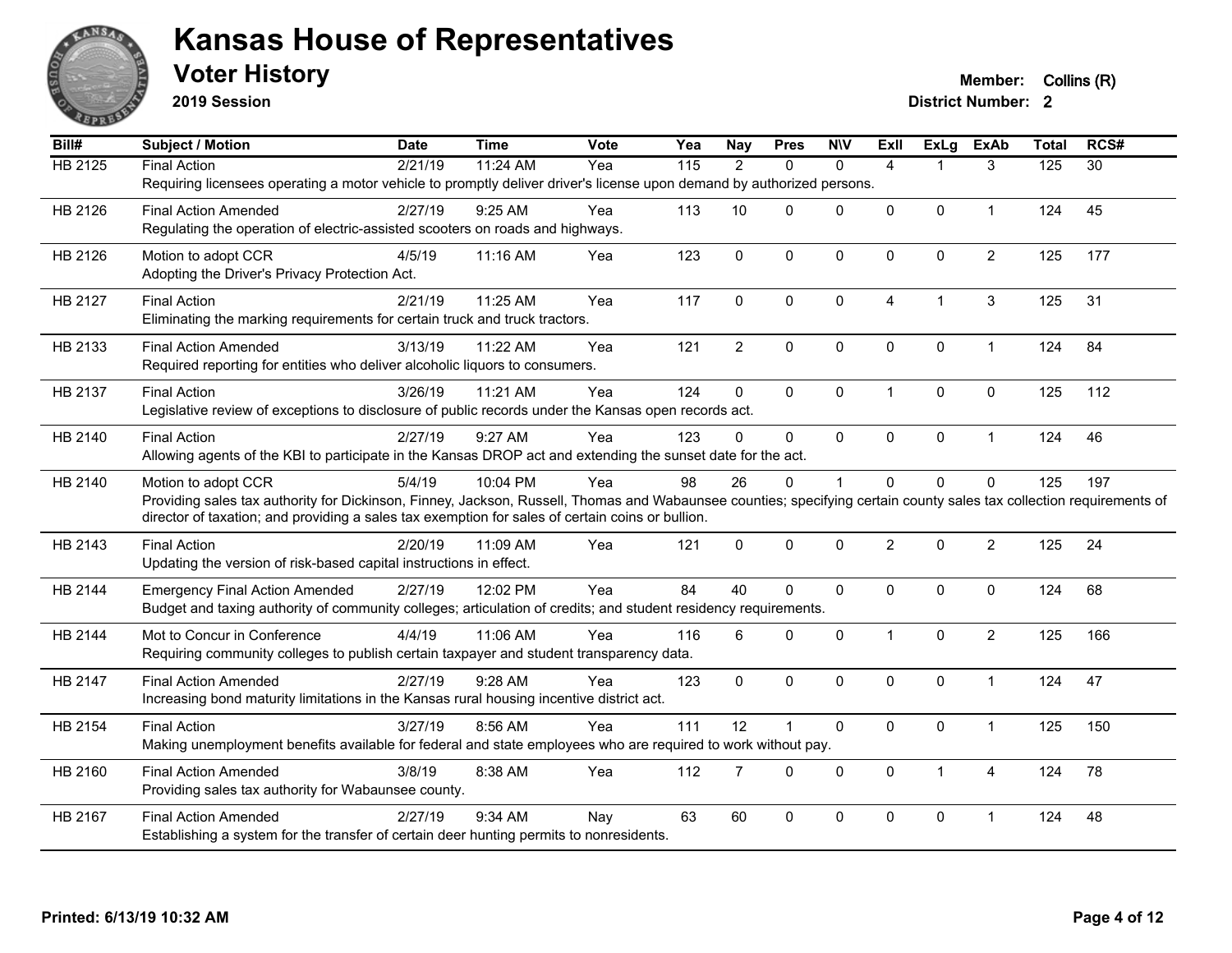

**2019 Session**

**Voter History Member:** Collins (R)

| Bill#          | <b>Subject / Motion</b>                                                                                                                                                                               | <b>Date</b> | <b>Time</b> | Vote | Yea | <b>Nay</b>     | <b>Pres</b>    | <b>NIV</b>   | ExII           | <b>ExLg</b> | <b>ExAb</b>    | <b>Total</b>   | RCS# |
|----------------|-------------------------------------------------------------------------------------------------------------------------------------------------------------------------------------------------------|-------------|-------------|------|-----|----------------|----------------|--------------|----------------|-------------|----------------|----------------|------|
| <b>HB 2167</b> | Motion to adopt CCR                                                                                                                                                                                   | 4/5/19      | 6:17 PM     | Yea  | 114 | 3              | $\Omega$       | 3            | $\Omega$       | $\Omega$    | 5              | $\frac{1}{25}$ | 189  |
|                | Senate Substitute for HB 2167 by Committee on Agriculture and Natural Resources - Establishing a commercial industrial hemp program.                                                                  |             |             |      |     |                |                |              |                |             |                |                |      |
| HB 2168        | <b>Final Action Amended</b>                                                                                                                                                                           | 2/27/19     | $9:35$ AM   | Yea  | 122 |                | 0              | $\Omega$     | $\Omega$       | 0           | 1              | 124            | 49   |
|                | Authorizing the state board of regents to sell and convey certain real property in Cherokee, Riley, Saline and Douglas counties on behalf of Kansas state university and<br>the university of Kansas. |             |             |      |     |                |                |              |                |             |                |                |      |
|                |                                                                                                                                                                                                       |             |             |      |     |                |                |              |                |             |                |                |      |
| HB 2173        | <b>Final Action Amended</b><br>Establishing a commercial industrial hemp program.                                                                                                                     | 3/26/19     | 11:22 AM    | Yea  | 119 | 5              | 0              | $\mathbf 0$  | $\mathbf{1}$   | 0           | $\mathbf 0$    | 125            | 113  |
| HB 2174        | <b>Final Action</b>                                                                                                                                                                                   | 2/27/19     | 9:36 AM     | Yea  | 123 | $\mathbf{0}$   | 0              | $\mathbf{0}$ | $\mathbf 0$    | 0           | $\mathbf{1}$   | 124            | 50   |
|                | Extending the sunset date of the state use law for five years.                                                                                                                                        |             |             |      |     |                |                |              |                |             |                |                |      |
| HB 2177        | <b>Final Action</b>                                                                                                                                                                                   | 2/27/19     | 9:38 AM     | Yea  | 122 | $\overline{2}$ | $\Omega$       | $\mathbf 0$  | $\mathbf{0}$   | 0           | $\mathbf 0$    | 124            | 51   |
|                | Pertaining to the accounting treatment of certain derivative instruments of fixed index annuities.                                                                                                    |             |             |      |     |                |                |              |                |             |                |                |      |
| HB 2177        | Motion to adopt CCR                                                                                                                                                                                   | 4/5/19      | 3:04 PM     | Yea  | 120 | -1             | $\Omega$       | $\Omega$     | $\Omega$       | $\Omega$    | $\overline{4}$ | 125            | 182  |
|                | Updating accounting and reporting requirements of hedging transactions, risk-based capital instructions and enterprise risk reports and updating definitions for<br>fraudulent insurance acts.        |             |             |      |     |                |                |              |                |             |                |                |      |
| HB 2178        | <b>Final Action Amended</b>                                                                                                                                                                           | 2/27/19     | 9:39 AM     | Yea  | 122 | 2              | 0              | $\Omega$     | $\mathbf 0$    | 0           | $\mathbf 0$    | 124            | 52   |
|                | Amending the Kansas underground utility damage prevention act.                                                                                                                                        |             |             |      |     |                |                |              |                |             |                |                |      |
| HB 2178        | Motion to Concur                                                                                                                                                                                      | 4/1/19      | 2:17 PM     | Yea  | 120 | $\mathbf 0$    | 0              | $\mathbf{1}$ | $\overline{1}$ | $\Omega$    | 3              | 125            | 160  |
|                | Amending the Kansas underground utility damage prevention act.                                                                                                                                        |             |             |      |     |                |                |              |                |             |                |                |      |
| HB 2179        | <b>Final Action</b>                                                                                                                                                                                   | 3/25/19     | 10:32 AM    | Yea  | 124 | 0              | 0              | $\mathbf 0$  | $\mathbf{1}$   | 0           | 0              | 125            | 102  |
|                | Adopting the Driver's Privacy Protection Act.                                                                                                                                                         |             |             |      |     |                |                |              |                |             |                |                |      |
| HB 2185        | <b>Final Action Amended</b>                                                                                                                                                                           | 2/27/19     | 9:40 AM     | Yea  | 123 | $\overline{1}$ | 0              | $\mathbf 0$  | $\mathbf 0$    | 0           | $\mathbf 0$    | 124            | 53   |
|                | Clarifying the naturopathic medicine scope of practice to include diagnostic imaging.                                                                                                                 |             |             |      |     |                |                |              |                |             |                |                |      |
| HB 2188        | <b>Final Action</b>                                                                                                                                                                                   | 3/19/19     | 11:20 AM    | Yea  | 125 | $\Omega$       | $\overline{0}$ | $\Omega$     | $\Omega$       | $\Omega$    | $\mathbf 0$    | 125            | 88   |
|                | Dissolving the White Clay watershed district no. 26, city of Atchison assumes obligations and amending the tax lid relating to the dissolution of any taxing subdivision.                             |             |             |      |     |                |                |              |                |             |                |                |      |
| HB 2191        | <b>Final Action</b>                                                                                                                                                                                   | 2/27/19     | 9:41 AM     | Yea  | 124 | $\mathbf 0$    | $\Omega$       | 0            | $\mathbf 0$    | 0           | $\pmb{0}$      | 124            | 54   |
|                | Amending the procedure for execution of a search warrant for electronically stored information.                                                                                                       |             |             |      |     |                |                |              |                |             |                |                |      |
| HB 2198        | <b>Final Action</b>                                                                                                                                                                                   | 2/27/19     | 9:45 AM     | Yea  | 89  | 35             | 0              | $\mathbf 0$  | $\mathbf 0$    | $\Omega$    | $\mathbf 0$    | 124            | 55   |
|                | Allowing the use of expedited partner therapy to treat a sexually transmitted disease.                                                                                                                |             |             |      |     |                |                |              |                |             |                |                |      |
| HB 2199        | <b>Final Action</b>                                                                                                                                                                                   | 2/20/19     | 11:10 AM    | Yea  | 120 | $\overline{1}$ | 0              | $\mathbf 0$  | $\overline{2}$ | $\Omega$    | $\overline{2}$ | 125            | 25   |
|                | Amending documentation requirements related to preparation of dead bodies.                                                                                                                            |             |             |      |     |                |                |              |                |             |                |                |      |
| HB 2201        | <b>Final Action</b>                                                                                                                                                                                   | 2/25/19     | 11:20 AM    | Yea  | 118 | $\Omega$       | 0              | $\mathbf 0$  |                |             | 4              | 124            | 37   |
|                | Updating statutory references necessitated by 2012 executive reorganization order no. 41 related to administration of tuberculosis programs.                                                          |             |             |      |     |                |                |              |                |             |                |                |      |
|                |                                                                                                                                                                                                       |             |             |      |     |                |                |              |                |             |                |                |      |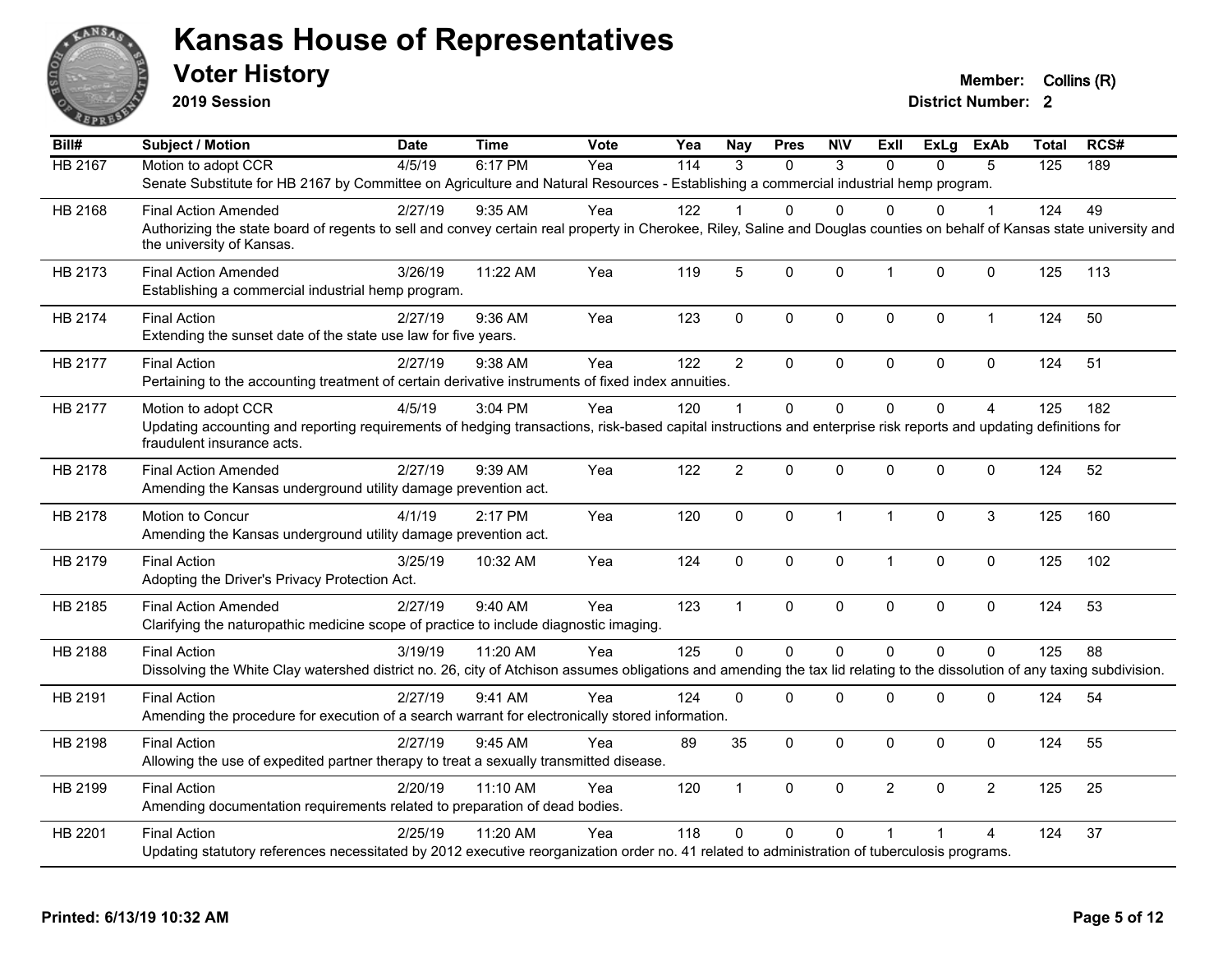

**2019 Session**

| Bill#   | <b>Subject / Motion</b>                                                                                                                                                                                                                                                                                                                              | <b>Date</b> | <b>Time</b> | Vote | Yea | Nay            | <b>Pres</b> | <b>NIV</b>   | Exll         | ExLg         | ExAb           | Total | RCS# |
|---------|------------------------------------------------------------------------------------------------------------------------------------------------------------------------------------------------------------------------------------------------------------------------------------------------------------------------------------------------------|-------------|-------------|------|-----|----------------|-------------|--------------|--------------|--------------|----------------|-------|------|
| HB 2203 | <b>Emergency Final Action</b>                                                                                                                                                                                                                                                                                                                        | 2/27/19     | 11:58 AM    | Yea  | 92  | 32             | $\Omega$    | $\Omega$     | $\Omega$     | $\Omega$     | $\Omega$       | 124   | 66   |
|         | Exempting individuals employed by the Kansas academies of U.S. department of defense STARBASE program from KPERS working after retirement requirements<br>and authorizing reimbursement of suspended retirement benefits for certain retirants.                                                                                                      |             |             |      |     |                |             |              |              |              |                |       |      |
| HB 2203 | Motion to adopt CCR<br>Reconciling amendments to certain statutes.                                                                                                                                                                                                                                                                                   | 5/5/19      | 1:04 AM     | Yea  | 121 | $\Omega$       | $\Omega$    | 4            | $\Omega$     | $\Omega$     | $\mathbf{0}$   | 125   | 202  |
| HB 2206 | <b>Final Action</b><br>Changing the bonding and cost requirements for animals taken into custody under a violation of cruelty to animals.                                                                                                                                                                                                            | 2/27/19     | 9:46 AM     | Yea  | 124 | $\mathbf{0}$   | $\Omega$    | $\mathbf 0$  | $\Omega$     | $\Omega$     | $\mathbf 0$    | 124   | 56   |
| HB 2209 | <b>Final Action</b><br>Authorizing the state board of regents to purchase cybersecurity insurance.                                                                                                                                                                                                                                                   | 2/27/19     | 9:47 AM     | Yea  | 124 | $\Omega$       | 0           | $\mathbf 0$  | $\mathbf 0$  | $\mathbf 0$  | $\mathbf 0$    | 124   | 57   |
| HB 2209 | Motion to Adopt CCR<br>Establishing the unclaimed life insurance benefits act, updating certain definitions pertaining to unfair trade practices and association health plans, and providing for<br>third party administrator fees, the purchase of cybersecurity insurance by the Kansas board of regents and certain healthcare benefits coverage. | 4/5/19      | 12:50 PM    | Yea  | 84  | 39             | $\Omega$    | $\Omega$     | $\Omega$     | $\Omega$     | $\overline{2}$ | 125   | 180  |
| HB 2211 | <b>Final Action</b><br>Allowing judges to waive or reduce driver's license reinstatement fees.                                                                                                                                                                                                                                                       | 2/27/19     | 9:48 AM     | Yea  | 122 | $\overline{2}$ | $\Omega$    | $\Omega$     | $\Omega$     | $\Omega$     | $\mathbf 0$    | 124   | 58   |
| HB 2214 | <b>Final Action Amended</b><br>Changing the definition of school bus for purposes of the motor-fuel tax law.                                                                                                                                                                                                                                         | 2/27/19     | 9:49 AM     | Yea  | 124 | $\mathbf 0$    | 0           | $\mathbf 0$  | $\mathbf{0}$ | $\mathbf{0}$ | $\mathbf 0$    | 124   | 59   |
| HB 2214 | Motion to Adopt CCR<br>Senate Substitute for HB 2214 by Committee on Transportation - Providing for an increase in registration fees for electric and hybrid vehicles.                                                                                                                                                                               | 4/5/19      | 3:23 PM     | Yea  | 80  | 41             | $\Omega$    | $\Omega$     | $\Omega$     | $\Omega$     | 4              | 125   | 183  |
| HB 2215 | <b>Final Action</b><br>Kansas state fair board is authorized to create a nonprofit corporation for the benefit of the state fair.                                                                                                                                                                                                                    | 2/26/19     | 9:23 AM     | Yea  | 122 | $\Omega$       | $\Omega$    | 1            | $\Omega$     | $\Omega$     | $\mathbf 1$    | 124   | 38   |
| HB 2223 | <b>Emergency Final Action Amended</b><br>Replacing vineyard permits with producer permits to allow individuals to use a wider variety of agricultural products in the production of wine under such permit.                                                                                                                                          | 2/27/19     | 12:03 PM    | Yea  | 124 | $\Omega$       | $\Omega$    | $\mathbf{0}$ | $\Omega$     | $\Omega$     | $\mathbf{0}$   | 124   | 69   |
| HB 2223 | Motion to adopt CCR<br>Adopting economic development program evaluation and information disclosure regimes and expanding economic development incentive financing to address<br>housing shortages.                                                                                                                                                   | 5/2/19      | 11:35 AM    | Yea  | 123 | $\Omega$       | $\Omega$    |              | $\Omega$     | $\Omega$     |                | 125   | 191  |
| HB 2225 | <b>Final Action</b><br>Adding on-track train equipment to the circumstances that a vehicle driver must stop at railroad crossings.                                                                                                                                                                                                                   | 2/27/19     | 9:50 AM     | Yea  | 121 | 3              | $\Omega$    | $\mathbf 0$  | $\Omega$     | $\Omega$     | $\mathbf 0$    | 124   | 60   |
| HB 2225 | Motion to adopt CCR<br>Senate Substitute for HB 2225 by Committee on Transportation - Providing for an increase in permit fees for oversize or overweight vehicles and required registration<br>for escort vehicle service operators.                                                                                                                | 4/5/19      | 11:19 AM    | Nay  | 91  | 32             | $\Omega$    | $\Omega$     | $\Omega$     | $\Omega$     | $\overline{2}$ | 125   | 178  |
| HB 2239 | <b>Final Action Amended</b><br>Liquor sales by licensees in common consumption areas.                                                                                                                                                                                                                                                                | 2/27/19     | 9:51 AM     | Yea  | 121 | 3              | $\Omega$    | $\Omega$     | $\Omega$     | $\Omega$     | $\mathbf{0}$   | 124   | 61   |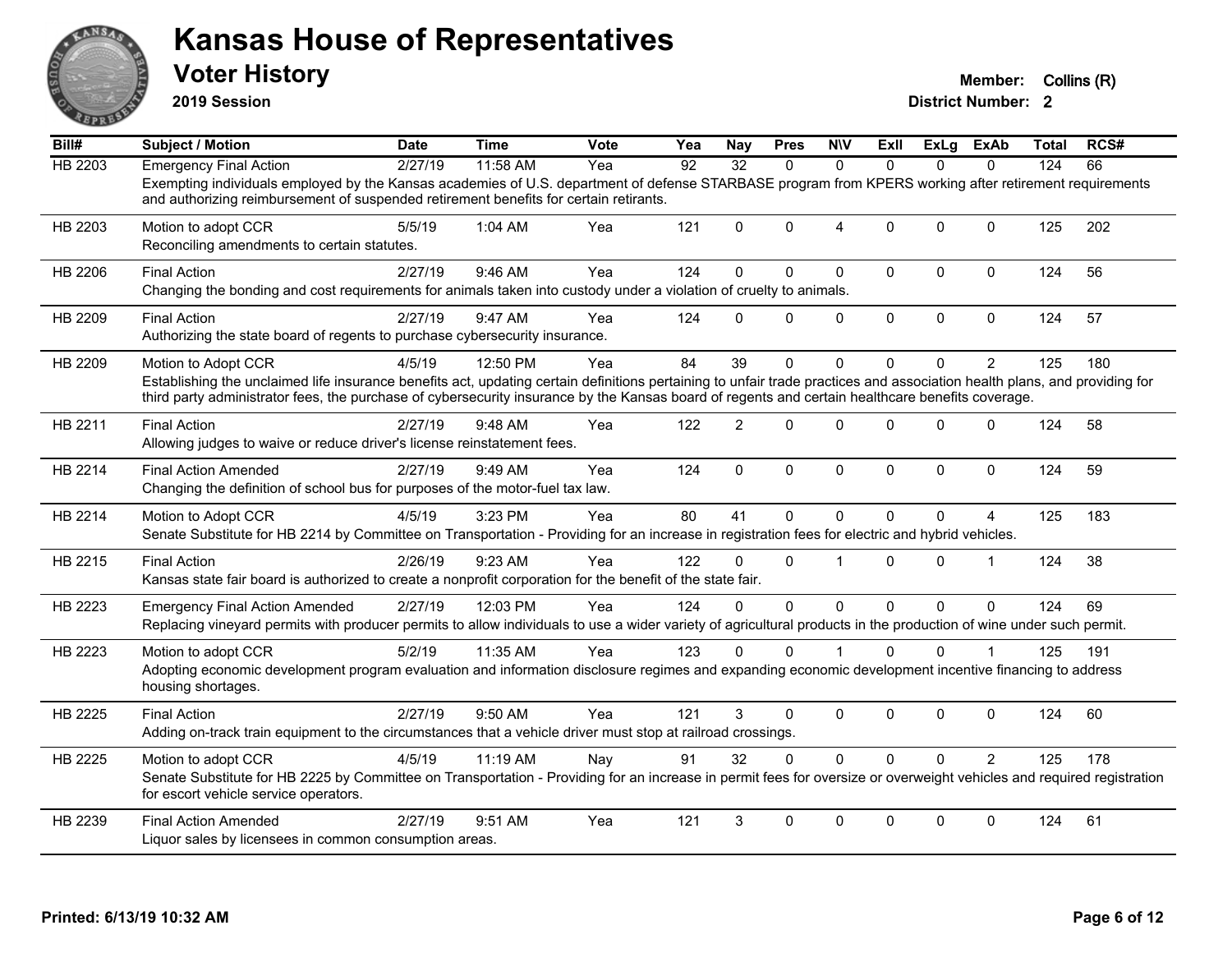

**2019 Session**

| Bill#          | Subject / Motion                                                                                                                                                                                                                                                                                                                              | <b>Date</b> | <b>Time</b> | <b>Vote</b> | Yea            | Nay            | <b>Pres</b> | <b>NIV</b>     | <b>ExII</b>          | <b>ExLg</b>  | <b>ExAb</b>    | Total | RCS# |
|----------------|-----------------------------------------------------------------------------------------------------------------------------------------------------------------------------------------------------------------------------------------------------------------------------------------------------------------------------------------------|-------------|-------------|-------------|----------------|----------------|-------------|----------------|----------------------|--------------|----------------|-------|------|
| HB 2243        | <b>Final Action Amended</b>                                                                                                                                                                                                                                                                                                                   | 2/27/19     | 9:52 AM     | Nay         | 118            | 6              | $\Omega$    | $\mathbf{0}$   | $\Omega$             | $\Omega$     | $\Omega$       | 124   | 62   |
|                | Exempting animal shelters from registration requirements as a charitable organization.                                                                                                                                                                                                                                                        |             |             |             |                |                |             |                |                      |              |                |       |      |
| HB 2244        | <b>Final Action Amended</b>                                                                                                                                                                                                                                                                                                                   | 3/27/19     | 9:00 AM     | Yea         | 89             | 35             | $\Omega$    | $\mathbf 0$    | $\Omega$             | $\mathbf{0}$ | $\mathbf{1}$   | 125   | 151  |
|                | Authorizing the use of cannabidiol treatment preparation to treat certain medical conditions.                                                                                                                                                                                                                                                 |             |             |             |                |                |             |                |                      |              |                |       |      |
| HB 2246        | <b>Final Action</b>                                                                                                                                                                                                                                                                                                                           | 2/27/19     | 9:15 AM     | Yea         | 121            | $\mathbf{1}$   | 0           | $\mathbf{1}$   | 0                    | $\mathbf 0$  | $\mathbf{1}$   | 124   | 40   |
|                | Changing the requirements to begin production on distinctive license plates.                                                                                                                                                                                                                                                                  |             |             |             |                |                |             |                |                      |              |                |       |      |
| HB 2246        | Mot to Concur in Conference                                                                                                                                                                                                                                                                                                                   | 4/5/19      | 3:47 PM     | Nay         | $\overline{7}$ | 114            | $\mathbf 0$ | $\mathbf 0$    | $\mathbf 0$          | $\mathbf 0$  | $\overline{4}$ | 125   | 185  |
|                | Changing the requirements to begin production on distinctive license plates and providing for the proud educator, alpha kappa alpha, knights of Columbus and current                                                                                                                                                                          |             |             |             |                |                |             |                |                      |              |                |       |      |
|                | and veteran members of the United States army, navy, marine corps, air force and coast guard license plates.                                                                                                                                                                                                                                  |             |             |             |                |                |             |                |                      |              |                |       |      |
| HB 2248        | <b>Final Action</b>                                                                                                                                                                                                                                                                                                                           | 2/27/19     | $9:54$ AM   | Yea         | 122            | $\overline{2}$ | $\Omega$    | $\mathbf 0$    | $\mathbf 0$          | $\Omega$     | $\mathbf 0$    | 124   | 63   |
|                | Allowing all-terrain vehicles to cross federal or state highways.                                                                                                                                                                                                                                                                             |             |             |             |                |                |             |                |                      |              |                |       |      |
| HB 2248        | Motion to adopt CCR                                                                                                                                                                                                                                                                                                                           | 5/5/19      | 1:20 AM     | Yea         | 110            | 11             | $\Omega$    | 4              | $\Omega$             | $\Omega$     | 0              | 125   | 203  |
|                | Delaying enforcement of the scrap metal theft reduction act, transferring responsibility for the scrap metal database to the Kansas bureau of investigation, reducing the                                                                                                                                                                     |             |             |             |                |                |             |                |                      |              |                |       |      |
|                | registration fee for scrap metal dealers and changing scrap metal dealer obligations under the scrap metal theft reduction act; amending the definition of "consumer<br>transaction" and "supplier" in the Kansas consumer protection act.                                                                                                    |             |             |             |                |                |             |                |                      |              |                |       |      |
|                |                                                                                                                                                                                                                                                                                                                                               |             |             |             |                |                |             |                |                      |              |                |       |      |
| <b>HB 2274</b> | <b>Final Action Amended</b>                                                                                                                                                                                                                                                                                                                   | 3/26/19     | 11:28 AM    | Yea         | 85             | 39             | $\Omega$    | $\Omega$       | $\blacktriangleleft$ | $\mathbf{0}$ | $\mathbf 0$    | 125   | 114  |
|                | Requiring notification to patients that the effects of a medication abortion may be reversible.                                                                                                                                                                                                                                               |             |             |             |                |                |             |                |                      |              |                |       |      |
| HB 2279        | <b>Emergency Final Action Amended</b>                                                                                                                                                                                                                                                                                                         | 2/27/19     | 12:07 PM    | Yea         | 124            | $\mathbf 0$    | $\Omega$    | $\mathbf 0$    | $\Omega$             | $\mathbf{0}$ | $\Omega$       | 124   | 73   |
|                | Requiring law enforcement officers to provide information about timing of release from custody when an arrest is made following a domestic violence call.                                                                                                                                                                                     |             |             |             |                |                |             |                |                      |              |                |       |      |
| HB 2281        | <b>Final Action</b>                                                                                                                                                                                                                                                                                                                           | 2/27/19     | 9:55 AM     | Yea         | 102            | 22             | 0           | $\mathbf 0$    | $\Omega$             | $\Omega$     | $\Omega$       | 124   | 64   |
|                | Providing that a court order modifying a criminal sentence only modifies the portion of the sentence referenced by the court and not remaining portions of the original                                                                                                                                                                       |             |             |             |                |                |             |                |                      |              |                |       |      |
|                | sentence.                                                                                                                                                                                                                                                                                                                                     |             |             |             |                |                |             |                |                      |              |                |       |      |
| HB 2290        | <b>Final Action Amended</b>                                                                                                                                                                                                                                                                                                                   | 2/27/19     | 9:56 AM     | Yea         | 124            | $\mathbf 0$    | $\Omega$    | $\Omega$       | $\Omega$             | $\mathbf{0}$ | $\mathbf{0}$   | 124   | 65   |
|                | Creating a crime victims compensation division within the attorney general's office.                                                                                                                                                                                                                                                          |             |             |             |                |                |             |                |                      |              |                |       |      |
| HB 2290        | Motion to adopt CCR                                                                                                                                                                                                                                                                                                                           | 5/5/19      | 12:25 AM    | Yea         | 123            | $\Omega$       | $\Omega$    | $\overline{2}$ | $\Omega$             | $\Omega$     | 0              | 125   | 201  |
|                | Establishing the Kansas closed case task force; creating the Kansas criminal justice reform commission; concerning criminal history record checks for entities                                                                                                                                                                                |             |             |             |                |                |             |                |                      |              |                |       |      |
|                | providing care to children, the elderly or individuals with disabilities; creating a Kansas victim information and notification everyday (VINE) coordinator, a Kansas youth                                                                                                                                                                   |             |             |             |                |                |             |                |                      |              |                |       |      |
|                | suicide prevention coordinator, and a crime victims compensation division within the office of the attorney general; legislative review of exceptions to disclosure of<br>public records under the Kansas open records act; and changing tort claims fund obligations for claims involving alleged violations of the Kansas open meetings act |             |             |             |                |                |             |                |                      |              |                |       |      |
|                | and open records act.                                                                                                                                                                                                                                                                                                                         |             |             |             |                |                |             |                |                      |              |                |       |      |
| HB 2307        | <b>Final Action Amended</b>                                                                                                                                                                                                                                                                                                                   | 3/26/19     | 11:32 AM    | Nay         | 91             | 33             | $\Omega$    | $\Omega$       | $\mathbf{1}$         | $\mathbf{0}$ | $\Omega$       | 125   | 115  |
|                | Establishing non-covered dental benefits under health insurance plans and limitations on plan changes.                                                                                                                                                                                                                                        |             |             |             |                |                |             |                |                      |              |                |       |      |
| HB 2314        | <b>Final Action Amended</b>                                                                                                                                                                                                                                                                                                                   | 3/26/19     | 11:33 AM    | Yea         | 97             | 27             | $\Omega$    | $\Omega$       | $\mathbf{1}$         | $\mathbf{0}$ | $\mathbf{0}$   | 125   | 116  |
|                | Rehabilitation of abandoned property by cities.                                                                                                                                                                                                                                                                                               |             |             |             |                |                |             |                |                      |              |                |       |      |
|                |                                                                                                                                                                                                                                                                                                                                               |             |             |             |                |                |             |                |                      |              |                |       |      |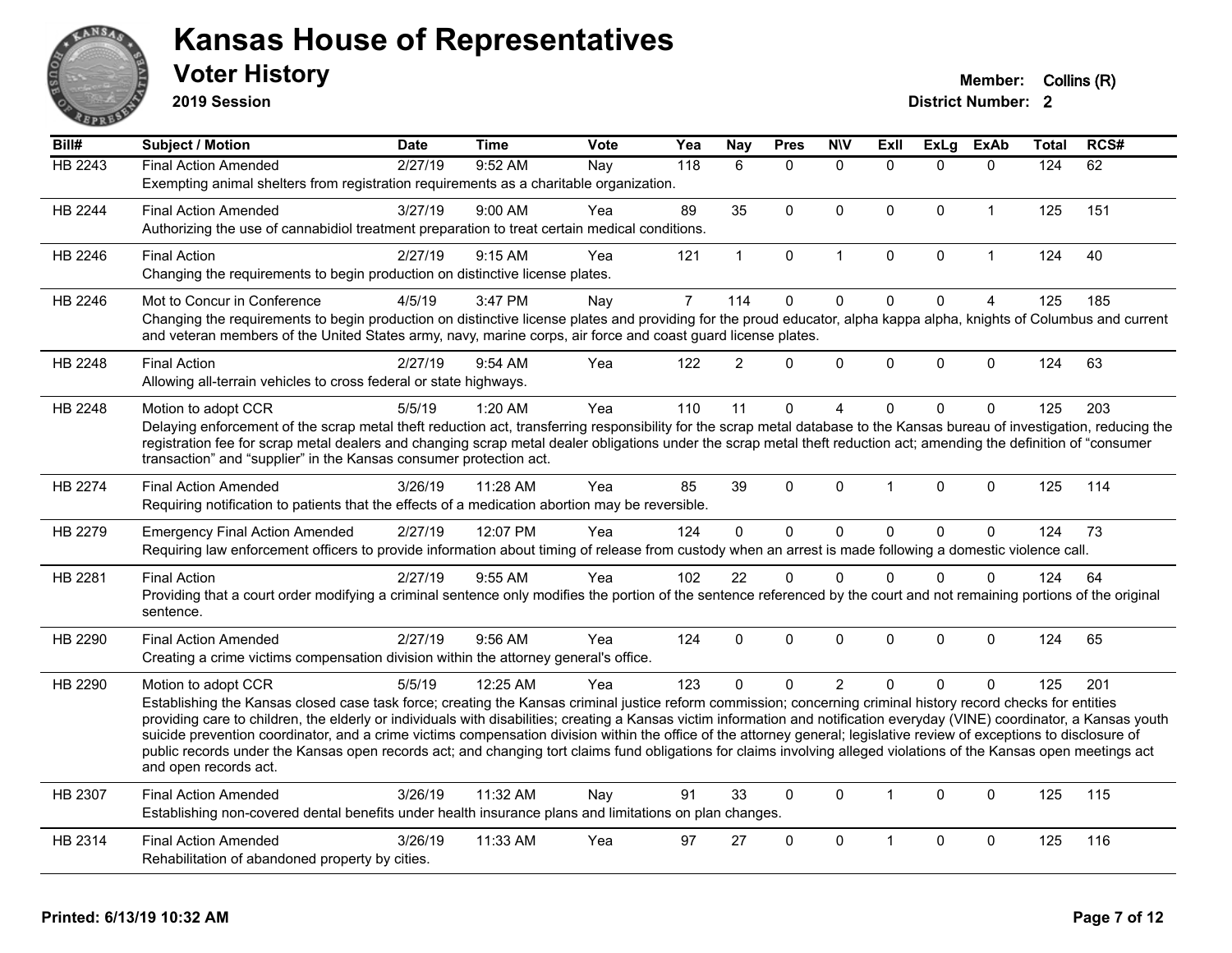

**2019 Session**

| Bill#           | Subject / Motion                                                                                                                                                       | <b>Date</b> | <b>Time</b> | <b>Vote</b> | Yea             | <b>Nay</b>      | <b>Pres</b>  | <b>N\V</b>     | ExIl           | <b>ExLg</b>  | <b>ExAb</b>    | <b>Total</b> | RCS#           |
|-----------------|------------------------------------------------------------------------------------------------------------------------------------------------------------------------|-------------|-------------|-------------|-----------------|-----------------|--------------|----------------|----------------|--------------|----------------|--------------|----------------|
| <b>HB 2326</b>  | <b>Final Action Amended</b>                                                                                                                                            | 3/27/19     | 9:02 AM     | Yea         | $\overline{83}$ | $\overline{41}$ | $\mathbf{0}$ | $\mathbf{0}$   | $\Omega$       | $\Omega$     | 1              | 125          | 152            |
|                 | Recognizing licenses to carry a concealed firearm issued by other jurisdictions.                                                                                       |             |             |             |                 |                 |              |                |                |              |                |              |                |
| HB 2336         | <b>Emergency Final Action</b>                                                                                                                                          | 2/27/19     | 12:04 PM    | Yea         | 124             | $\Omega$        | $\mathbf{0}$ | $\mathbf{0}$   | $\Omega$       | $\mathbf{0}$ | $\mathbf{0}$   | 124          | 70             |
|                 | Clarifying when offenders under supervision of the secretary of corrections are awarded jail credit.                                                                   |             |             |             |                 |                 |              |                |                |              |                |              |                |
| HB 2346         | <b>Emergency Final Action Amended</b>                                                                                                                                  | 2/27/19     | 12:06 PM    | Yea         | 113             | 11              | $\mathbf 0$  | $\pmb{0}$      | $\pmb{0}$      | 0            | 0              | 124          | 72             |
|                 | Relating to standards for school-administered vision screenings.                                                                                                       |             |             |             |                 |                 |              |                |                |              |                |              |                |
| HB 2360         | <b>Emergency Final Action Amended</b>                                                                                                                                  | 2/27/19     | 12:05 PM    | Yea         | 124             | $\overline{0}$  | $\pmb{0}$    | $\mathbf 0$    | $\Omega$       | $\pmb{0}$    | $\mathbf 0$    | 124          | 71             |
|                 | Concerning background checks of employees and volunteers that have unsupervised access to children, the elderly or individuals with disabilities.                      |             |             |             |                 |                 |              |                |                |              |                |              |                |
| HB 2365         | <b>Final Action</b>                                                                                                                                                    | 2/26/19     | 9:24 AM     | Yea         | 122             | 0               | $\Omega$     |                | 0              | $\Omega$     | 1              | 124          | 39             |
|                 | Providing for confidential communications of Kansas national guard members in peer support counseling sessions.                                                        |             |             |             |                 |                 |              |                |                |              |                |              |                |
| HB 2365         | Mot to Concur in Conference                                                                                                                                            | 4/4/19      | 2:42 PM     | Yea         | 121             | $\mathbf 1$     | $\Omega$     | $\overline{c}$ | $\mathbf{0}$   | $\mathbf 0$  | $\mathbf{1}$   | 125          | 167            |
|                 | Providing for confidential communications of Kansas national guard members in peer support counseling sessions.                                                        |             |             |             |                 |                 |              |                |                |              |                |              |                |
| HB 2369         | <b>Final Action Amended</b>                                                                                                                                            | 3/27/19     | 9:03 AM     | Yea         | 114             | 10              | $\mathbf{0}$ | 0              | $\Omega$       | $\mathbf 0$  | 1              | 125          | 153            |
|                 | Authorizing the secretary of transportation to designate toll projects on new and existing highways and changing financing requirements for toll or turnpike projects. |             |             |             |                 |                 |              |                |                |              |                |              |                |
| HB 2371         | <b>Final Action Amended</b>                                                                                                                                            | 3/27/19     | 9:04 AM     | Yea         | 102             | 22              | $\mathbf{0}$ | $\Omega$       | $\Omega$       | $\Omega$     | $\mathbf{1}$   | 125          | 154            |
|                 | Providing for an increase in permit fees for oversize or overweight vehicles and requiring registration for escort vehicle service operators.                          |             |             |             |                 |                 |              |                |                |              |                |              |                |
| HB 2372         | <b>Final Action Amended</b>                                                                                                                                            | 3/27/19     | $9:06$ AM   | Yea         | 73              | 51              | $\mathbf 0$  | 0              | $\Omega$       | $\mathbf 0$  | $\mathbf{1}$   | 125          | 155            |
|                 | Providing for an increase in registration fees for electric and hybrid vehicles.                                                                                       |             |             |             |                 |                 |              |                |                |              |                |              |                |
| HB 2389         | Final Action Amended                                                                                                                                                   | 3/26/19     | 11:35 AM    | Yea         | 122             | $\overline{2}$  | $\pmb{0}$    | $\pmb{0}$      | $\overline{1}$ | $\pmb{0}$    | $\mathbf 0$    | 125          | 117            |
|                 | Requiring electronic prescriptions for certain controlled substances.                                                                                                  |             |             |             |                 |                 |              |                |                |              |                |              |                |
| HB 2396         | <b>Final Action Amended</b>                                                                                                                                            | 3/26/19     | 11:36 AM    | Nay         | 97              | 27              | $\mathbf 0$  | $\mathbf 0$    | 1              | $\mathbf 0$  | $\mathbf 0$    | 125          | 118            |
|                 | Allowing use of certified drug abuse treatment programs for certain offenders convicted of unlawful cultivation or distribution of controlled substances.              |             |             |             |                 |                 |              |                |                |              |                |              |                |
| HB 2402         | <b>Final Action Amended</b>                                                                                                                                            | 3/27/19     | $9:08$ AM   | Yea         | 106             | 18              | $\mathbf{0}$ | $\Omega$       | $\Omega$       | $\Omega$     | $\mathbf 1$    | 125          | 156            |
|                 | Authorizing certain business entities to hire physicians and chiropractors.                                                                                            |             |             |             |                 |                 |              |                |                |              |                |              |                |
| <b>HCR 5015</b> | <b>EFA Amend and Debate</b>                                                                                                                                            | 5/29/19     | 11:33 AM    | Yea         | 116             | $\Omega$        | $\mathbf{0}$ | 0              | $\Omega$       | $\mathbf 0$  | 9              | 125          | 204            |
|                 | Ratifying and providing for continuation of the May 9, 2019, state of disaster emergency declaration for certain Kansas counties.                                      |             |             |             |                 |                 |              |                |                |              |                |              |                |
| HR 6004         | <b>Final Action Amended</b>                                                                                                                                            | 1/23/19     | 11:14 AM    | Yea         | 104             | 15              | $\mathbf{0}$ | $\Omega$       | $\overline{2}$ | $\Omega$     | $\overline{4}$ | 125          | $\overline{7}$ |
|                 | Permanent rules of the House of Representatives for the 2019-2020 biennium.                                                                                            |             |             |             |                 |                 |              |                |                |              |                |              |                |
| HR 6018         | <b>Final Action</b>                                                                                                                                                    | 3/26/19     | 11:37 AM    | Yea         | 124             | 0               | $\mathbf 0$  | $\mathbf 0$    | 1              | $\mathbf 0$  | $\mathbf 0$    | 125          | 119            |
|                 | Requesting the federal government address water issues in the Arkansas River basis.                                                                                    |             |             |             |                 |                 |              |                |                |              |                |              |                |
| SB <sub>9</sub> | <b>Final Action</b>                                                                                                                                                    | 2/22/19     | 11:13 AM    | Yea         | 117             | $\Omega$        | $\mathbf{0}$ | 0              | 3              | $\Omega$     | 5              | 125          | 36             |
|                 | Authorizing the transfer of \$115,000,000 from the state general fund to the Kansas public employees retirement fund during fiscal year 2019.                          |             |             |             |                 |                 |              |                |                |              |                |              |                |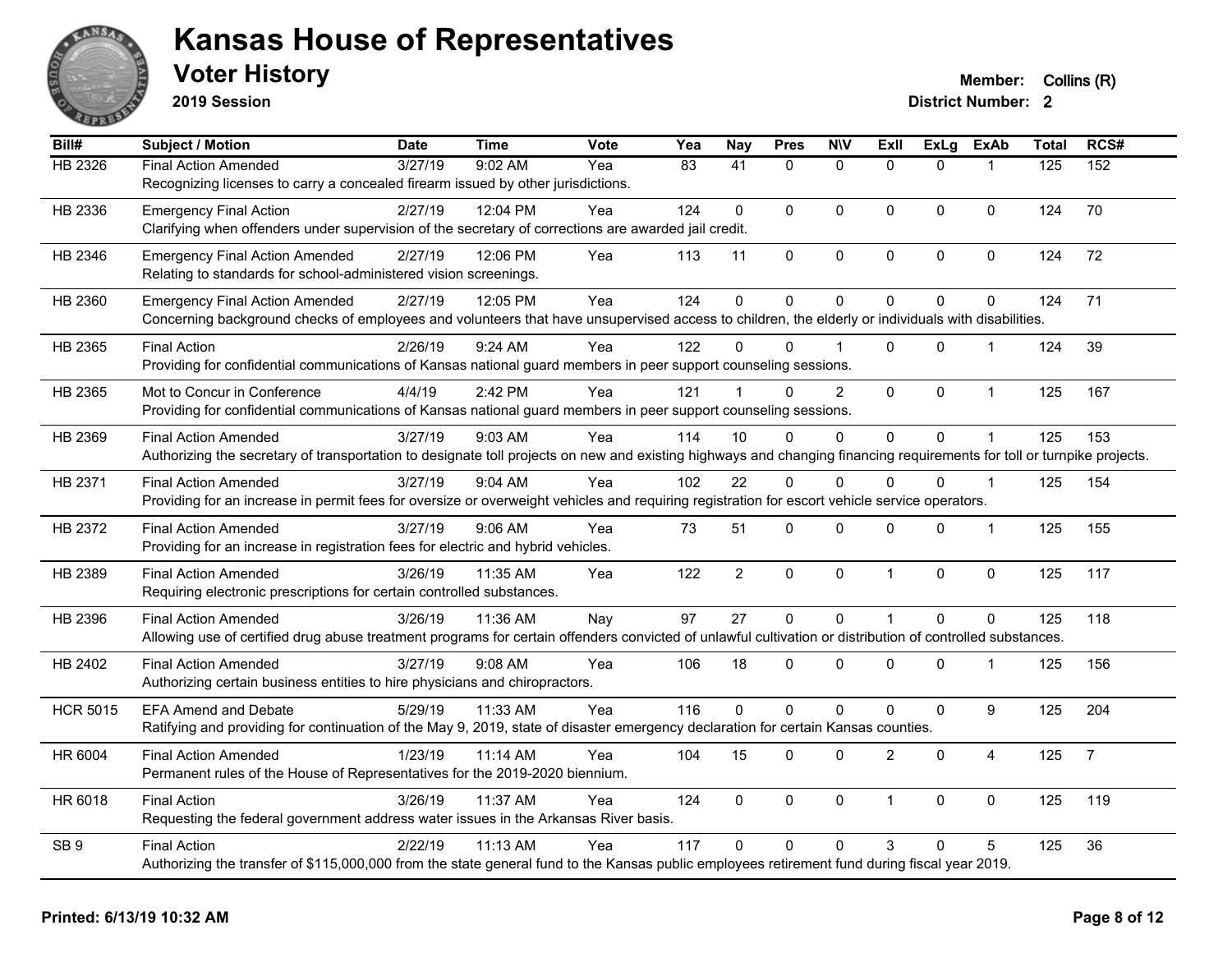

**2019 Session**

| Bill#        | Subject / Motion                                                                                                                                                                                                                                                                                                                                                                                                                                                                                                                                                                                                                                                                                                                                                                                                                                                                                                                                                                                                                                                                                                                                                                                     | <b>Date</b> | Time     | Vote | Yea | <b>Nay</b> | <b>Pres</b> | <b>N\V</b>   | ExII         | ExLg         | ExAb           | Total | RCS# |
|--------------|------------------------------------------------------------------------------------------------------------------------------------------------------------------------------------------------------------------------------------------------------------------------------------------------------------------------------------------------------------------------------------------------------------------------------------------------------------------------------------------------------------------------------------------------------------------------------------------------------------------------------------------------------------------------------------------------------------------------------------------------------------------------------------------------------------------------------------------------------------------------------------------------------------------------------------------------------------------------------------------------------------------------------------------------------------------------------------------------------------------------------------------------------------------------------------------------------|-------------|----------|------|-----|------------|-------------|--------------|--------------|--------------|----------------|-------|------|
| $SB$ 15      | <b>Final Action Amended</b>                                                                                                                                                                                                                                                                                                                                                                                                                                                                                                                                                                                                                                                                                                                                                                                                                                                                                                                                                                                                                                                                                                                                                                          | 3/26/19     | 11:39 AM | Yea  | 124 | $\Omega$   | $\Omega$    | $\Omega$     | 1            | $\Omega$     | $\Omega$       | 125   | 120  |
|              | Amending the definition of "service-connected" in the Kansas police and firemen's retirement system.                                                                                                                                                                                                                                                                                                                                                                                                                                                                                                                                                                                                                                                                                                                                                                                                                                                                                                                                                                                                                                                                                                 |             |          |      |     |            |             |              |              |              |                |       |      |
| <b>SB 15</b> | Motion to adopt CCR                                                                                                                                                                                                                                                                                                                                                                                                                                                                                                                                                                                                                                                                                                                                                                                                                                                                                                                                                                                                                                                                                                                                                                                  | 4/4/19      | 2:45 PM  | Yea  | 122 |            | 0           |              | $\Omega$     | $\Omega$     |                | 125   | 168  |
|              | Amending public health provisions relating to behavioral sciences regulatory board professional licensure, naturopathic doctor scope of practice and adult care home<br>licensure and receivership.                                                                                                                                                                                                                                                                                                                                                                                                                                                                                                                                                                                                                                                                                                                                                                                                                                                                                                                                                                                                  |             |          |      |     |            |             |              |              |              |                |       |      |
| <b>SB 16</b> | Final Action Sub Bill                                                                                                                                                                                                                                                                                                                                                                                                                                                                                                                                                                                                                                                                                                                                                                                                                                                                                                                                                                                                                                                                                                                                                                                | 3/26/19     | 11:57 AM | Nay  | 63  | 61         | 0           | $\mathbf 0$  | $\mathbf{1}$ | 0            | $\mathbf 0$    | 125   | 121  |
|              | House Substitute for SB 16 by Committee on K-12 Education Budget - Making appropriations for the department of education for FY 2020 and FY 2021 in response to<br>litigation; increasing BASE aid for certain school years; and other amendments related to education.                                                                                                                                                                                                                                                                                                                                                                                                                                                                                                                                                                                                                                                                                                                                                                                                                                                                                                                              |             |          |      |     |            |             |              |              |              |                |       |      |
| <b>SB 16</b> | Motion to adopt CCR                                                                                                                                                                                                                                                                                                                                                                                                                                                                                                                                                                                                                                                                                                                                                                                                                                                                                                                                                                                                                                                                                                                                                                                  | 4/4/19      | 3:43 PM  | Nav  | 76  | 47         | $\mathbf 0$ | $\mathbf{1}$ | $\Omega$     | $\Omega$     | $\mathbf{1}$   | 125   | 170  |
|              | House Substitute for SB 16 by Committee on K-12 Education Budget - Making appropriations for the department of education for FY 2020 and FY 2021 in response to<br>litigation; increasing BASE aid for certain school years; and other amendments related to education.                                                                                                                                                                                                                                                                                                                                                                                                                                                                                                                                                                                                                                                                                                                                                                                                                                                                                                                              |             |          |      |     |            |             |              |              |              |                |       |      |
| <b>SB 17</b> | <b>Final Action</b>                                                                                                                                                                                                                                                                                                                                                                                                                                                                                                                                                                                                                                                                                                                                                                                                                                                                                                                                                                                                                                                                                                                                                                                  | 3/13/19     | 11:23 AM | Yea  | 101 | 22         | 0           | 0            | 0            | 0            | $\mathbf{1}$   | 124   | 85   |
|              | Requiring class M driver's licenses when operating a motorcycle registered under a temporary permit.                                                                                                                                                                                                                                                                                                                                                                                                                                                                                                                                                                                                                                                                                                                                                                                                                                                                                                                                                                                                                                                                                                 |             |          |      |     |            |             |              |              |              |                |       |      |
| <b>SB 18</b> | <b>Final Action Amended</b>                                                                                                                                                                                                                                                                                                                                                                                                                                                                                                                                                                                                                                                                                                                                                                                                                                                                                                                                                                                                                                                                                                                                                                          | 3/26/19     | 11:59 AM | Yea  | 124 | $\Omega$   | 0           | $\mathbf 0$  | $\mathbf{1}$ | $\Omega$     | $\mathbf 0$    | 125   | 122  |
|              | Providing a process for the attorney general to enter into diversion agreements.                                                                                                                                                                                                                                                                                                                                                                                                                                                                                                                                                                                                                                                                                                                                                                                                                                                                                                                                                                                                                                                                                                                     |             |          |      |     |            |             |              |              |              |                |       |      |
| <b>SB 18</b> | Motion to adopt CCR                                                                                                                                                                                                                                                                                                                                                                                                                                                                                                                                                                                                                                                                                                                                                                                                                                                                                                                                                                                                                                                                                                                                                                                  | 4/5/19      | 10:33 AM | Yea  | 123 | $\Omega$   | $\Omega$    | $\mathbf 0$  | $\Omega$     | 0            | $\overline{2}$ | 125   | 171  |
|              | Providing a process for the attorney general to enter into diversion agreements; authorizing certain entities to access a criminal defendant's presentence investigation<br>report; amending the crime of counterfeiting currency; clarifying the definition of comparable offense under the Kansas criminal code, the timing of claiming error on<br>appeal, and the grounds for a motion to correct an illegal sentence; allowing use of certified drug abuse treatment programs for certain offenders convicted of unlawful<br>cultivation or distribution of controlled substances; amending available sanctions for violation of condition of postrelease supervision; increasing criminal penalties for<br>abuse of a child and involuntary manslaughter when the victim is under 6 years of age and making a presumption of unfitness against any parent convicted of either<br>crime; exempting certain victims from being considered an aggressor or participant as a mitigating factor when considering a departure sentence; requiring law<br>enforcement officers to provide information about timing of release from custody when an arrest is made following a domestic violence call. |             |          |      |     |            |             |              |              |              |                |       |      |
| <b>SB 20</b> | <b>Final Action Amended</b><br>Extending the judicial branch surcharge to fund the costs of non-judicial personnel.                                                                                                                                                                                                                                                                                                                                                                                                                                                                                                                                                                                                                                                                                                                                                                                                                                                                                                                                                                                                                                                                                  | 3/26/19     | 12:00 PM | Yea  | 118 | 6          | $\Omega$    | $\Omega$     |              | $\Omega$     | $\mathbf 0$    | 125   | 123  |
| <b>SB 20</b> | Motion to adopt CCR                                                                                                                                                                                                                                                                                                                                                                                                                                                                                                                                                                                                                                                                                                                                                                                                                                                                                                                                                                                                                                                                                                                                                                                  | 4/4/19      | 2:49 PM  | Yea  | 120 | 3          | $\mathbf 0$ | $\mathbf{1}$ | $\mathbf 0$  | 0            | $\mathbf{1}$   | 125   | 169  |
|              | Extending the judicial branch surcharge to fund the costs of non-judicial personnel; extending recognition of tribal court judgments pursuant to supreme court rules.                                                                                                                                                                                                                                                                                                                                                                                                                                                                                                                                                                                                                                                                                                                                                                                                                                                                                                                                                                                                                                |             |          |      |     |            |             |              |              |              |                |       |      |
| <b>SB 22</b> | <b>Final Action Amended</b>                                                                                                                                                                                                                                                                                                                                                                                                                                                                                                                                                                                                                                                                                                                                                                                                                                                                                                                                                                                                                                                                                                                                                                          | 3/8/19      | 8:46 AM  | Yea  | 76  | 43         | $\Omega$    | $\Omega$     |              |              |                | 124   | 79   |
|              | Kansas itemized deductions, election, providing for deferred foreign income, global intangible low-taxed income, business interest, capital contributions and FDIC<br>premiums income tax modifications; sales and compensating use tax, imposition of tax, nexus, remote sellers, marketplace facilitators, rate of tax on food and food<br>ingredients.                                                                                                                                                                                                                                                                                                                                                                                                                                                                                                                                                                                                                                                                                                                                                                                                                                            |             |          |      |     |            |             |              |              |              |                |       |      |
| <b>SB 25</b> | Final Action Sub Bill                                                                                                                                                                                                                                                                                                                                                                                                                                                                                                                                                                                                                                                                                                                                                                                                                                                                                                                                                                                                                                                                                                                                                                                | 3/26/19     | 12:04 PM | Yea  | 99  | 25         | $\Omega$    | $\mathbf 0$  |              | $\Omega$     | $\Omega$       | 125   | 124  |
|              | House Substitute for SB 25 by Committee on Appropriations - Appropriations for FY 2019, FY 2020, FY 2021 and FY 2022 for various sate agencies.                                                                                                                                                                                                                                                                                                                                                                                                                                                                                                                                                                                                                                                                                                                                                                                                                                                                                                                                                                                                                                                      |             |          |      |     |            |             |              |              |              |                |       |      |
| <b>SB 25</b> | Motion to Adopt CCR                                                                                                                                                                                                                                                                                                                                                                                                                                                                                                                                                                                                                                                                                                                                                                                                                                                                                                                                                                                                                                                                                                                                                                                  | 5/3/19      | 10:30 PM | Yea  | 42  | 81         | $\Omega$    |              | 0            | $\mathbf{0}$ |                | 125   | 194  |
|              | House Substitute for SB 25 by Committee on Appropriations - Appropriations for FY 2019, FY 2020, FY 2021 and FY 2022 for various sate agencies.                                                                                                                                                                                                                                                                                                                                                                                                                                                                                                                                                                                                                                                                                                                                                                                                                                                                                                                                                                                                                                                      |             |          |      |     |            |             |              |              |              |                |       |      |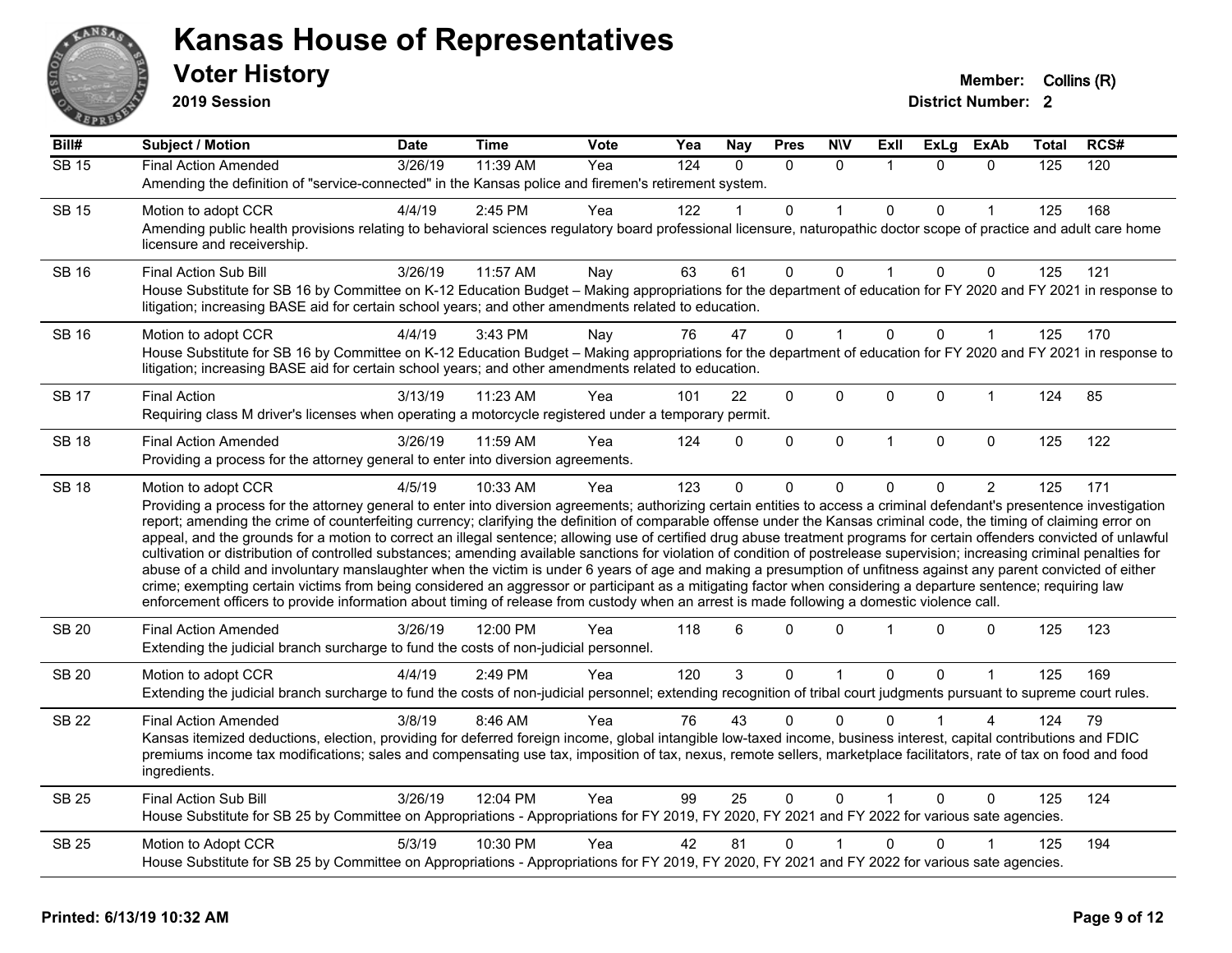

**2019 Session**

**Voter History Member:** Collins (R)

| Bill#        | Subject / Motion                                                                                                                                                                            | <b>Date</b> | <b>Time</b> | Vote | Yea | <b>Nay</b>   | <b>Pres</b>  | <b>NIV</b>     | ExII                 | <b>ExLg</b>  | <b>ExAb</b>    | Total            | RCS# |
|--------------|---------------------------------------------------------------------------------------------------------------------------------------------------------------------------------------------|-------------|-------------|------|-----|--------------|--------------|----------------|----------------------|--------------|----------------|------------------|------|
| <b>SB 25</b> | Motion to adopt CCR                                                                                                                                                                         | 5/4/19      | 8:50 PM     | Yea  | 79  | 45           | $\Omega$     | $\mathbf{0}$   | $\Omega$             | $\Omega$     |                | $\overline{125}$ | 195  |
|              | House Substitute for SB 25 by Committee on Appropriations - Appropriations for FY 2019, FY 2020, FY 2021 and FY 2022 for various sate agencies.                                             |             |             |      |     |              |              |                |                      |              |                |                  |      |
| <b>SB 25</b> | Consideration of Veto                                                                                                                                                                       | 5/29/19     | 1:35 PM     | Yea  | 86  | 30           | 0            | $\mathbf 0$    | 0                    | 0            | 9              | 125              | 206  |
|              | House Substitute for SB 25 by Committee on Appropriations - Appropriations for FY 2019, FY 2020, FY 2021 and FY 2022 for various sate agencies.                                             |             |             |      |     |              |              |                |                      |              |                |                  |      |
| <b>SB 28</b> | <b>Final Action Amended</b>                                                                                                                                                                 | 3/26/19     | 12:05 PM    | Yea  | 123 | $\mathbf{1}$ | $\mathbf 0$  | $\pmb{0}$      | $\blacktriangleleft$ | $\mathbf{0}$ | 0              | 125              | 125  |
|              | Updating the expiration date of risk-based capital instructions.                                                                                                                            |             |             |      |     |              |              |                |                      |              |                |                  |      |
| <b>SB 28</b> | Motion to adopt CCR                                                                                                                                                                         | 5/5/19      | 12:16 AM    | Yea  | 87  | 36           | $\Omega$     | $\overline{2}$ | $\Omega$             | $\Omega$     | $\Omega$       | 125              | 199  |
|              | Creating an affirmative defense to the crime of possession of a controlled substance for possession of certain medical treatments; amending podiatrist qualifications.                      |             |             |      |     |              |              |                |                      |              |                |                  |      |
| SB 39        | <b>Final Action</b>                                                                                                                                                                         | 3/13/19     | 11:24 AM    | Yea  | 122 | $\mathbf{1}$ | 0            | $\mathbf 0$    | $\Omega$             | 0            | $\mathbf{1}$   | 124              | 86   |
|              | Compensation for warranty services under the vehicle dealers and manufacturers licensing act.                                                                                               |             |             |      |     |              |              |                |                      |              |                |                  |      |
| <b>SB 40</b> | <b>Final Action</b>                                                                                                                                                                         | 3/20/19     | 11:28 AM    | Yea  | 123 | $\mathbf 0$  | 0            | $\mathbf 0$    | $\mathbf 0$          | 0            | $\overline{2}$ | 125              | 89   |
|              | Removing expired warning provision for approach of an emergency vehicle traffic violation.                                                                                                  |             |             |      |     |              |              |                |                      |              |                |                  |      |
| <b>SB 41</b> | <b>Final Action</b>                                                                                                                                                                         | 3/20/19     | 11:36 AM    | Yea  | 109 | 14           | $\mathbf{0}$ | $\mathbf 0$    | $\Omega$             | $\mathbf{0}$ | $\overline{2}$ | 125              | 90   |
|              | Clarifying that a violation of the statute requiring seat belt use is a traffic infraction.                                                                                                 |             |             |      |     |              |              |                |                      |              |                |                  |      |
| <b>SB 53</b> | <b>Final Action Amended</b>                                                                                                                                                                 | 3/26/19     | 12:07 PM    | Yea  | 88  | 36           | 0            | $\pmb{0}$      | $\mathbf{1}$         | 0            | $\mathbf 0$    | 125              | 126  |
|              | Designating the official red and white wine grapes of Kansas.                                                                                                                               |             |             |      |     |              |              |                |                      |              |                |                  |      |
| <b>SB 53</b> | Motion to adopt CCR                                                                                                                                                                         | 5/5/19      | 12:20 AM    | Yea  | 123 | $\Omega$     | $\mathbf 0$  | $\overline{c}$ | $\mathbf 0$          | 0            | $\mathbf 0$    | 125              | 200  |
|              | Updating certain emergency medical services-related statutes.                                                                                                                               |             |             |      |     |              |              |                |                      |              |                |                  |      |
| <b>SB 59</b> | <b>Final Action</b>                                                                                                                                                                         | 3/20/19     | 11:38 AM    | Yea  | 115 | 8            | $\mathbf{0}$ | $\mathbf{0}$   | $\Omega$             | $\Omega$     | $\overline{2}$ | 125              | 91   |
|              | Eudora community library district act.                                                                                                                                                      |             |             |      |     |              |              |                |                      |              |                |                  |      |
| SB 60        | <b>Final Action</b>                                                                                                                                                                         | 3/26/19     | 12:08 PM    | Yea  | 107 | 17           | 0            | $\pmb{0}$      | $\mathbf{1}$         | $\pmb{0}$    | $\pmb{0}$      | 125              | 127  |
|              | Amending Kansas real estate commission licensing provisions for brokers and sales persons.                                                                                                  |             |             |      |     |              |              |                |                      |              |                |                  |      |
| SB 63        | <b>Final Action Amended</b>                                                                                                                                                                 | 3/26/19     | 12:09 PM    | Yea  | 124 | $\mathbf 0$  | $\mathbf 0$  | $\pmb{0}$      | $\mathbf{1}$         | 0            | $\pmb{0}$      | 125              | 128  |
|              | Allowing cities to authorize the use of transportation network company signs in vehicles.                                                                                                   |             |             |      |     |              |              |                |                      |              |                |                  |      |
| SB 63        | Motion to adopt CCR                                                                                                                                                                         | 4/5/19      | 3:31 PM     | Yea  | 101 | 20           | $\Omega$     | $\Omega$       | $\Omega$             | $\Omega$     | $\overline{4}$ | 125              | 184  |
|              | Allowing lighting devices in transportation network company vehicles; regulating the operation of electric-assisted scooters; allowing for the installation of certain light                |             |             |      |     |              |              |                |                      |              |                |                  |      |
|              | screening material on windshields; allowing all-terrain and work-site utility vehicles to operate on a federal or state highway; requiring vehicles to stop for on-track train<br>equipment |             |             |      |     |              |              |                |                      |              |                |                  |      |
| SB 66        | <b>Final Action Amended</b>                                                                                                                                                                 | 3/26/19     | 12:10 PM    | Yea  | 123 | $\mathbf{1}$ | $\Omega$     | $\mathbf{0}$   | $\mathbf{1}$         | $\Omega$     | $\mathbf{0}$   | 125              | 129  |
|              | Exempting certain domestic insurers from filing enterprise risk reports.                                                                                                                    |             |             |      |     |              |              |                |                      |              |                |                  |      |
| SB 67        | <b>Final Action Amended</b>                                                                                                                                                                 | 3/26/19     | 12:11 PM    | Yea  | 124 | $\mathbf 0$  | 0            | $\pmb{0}$      | $\mathbf{1}$         | 0            | $\mathbf 0$    | 125              | 130  |
|              | Requiring notification to patients that the effects of a medication abortion may be reversible.                                                                                             |             |             |      |     |              |              |                |                      |              |                |                  |      |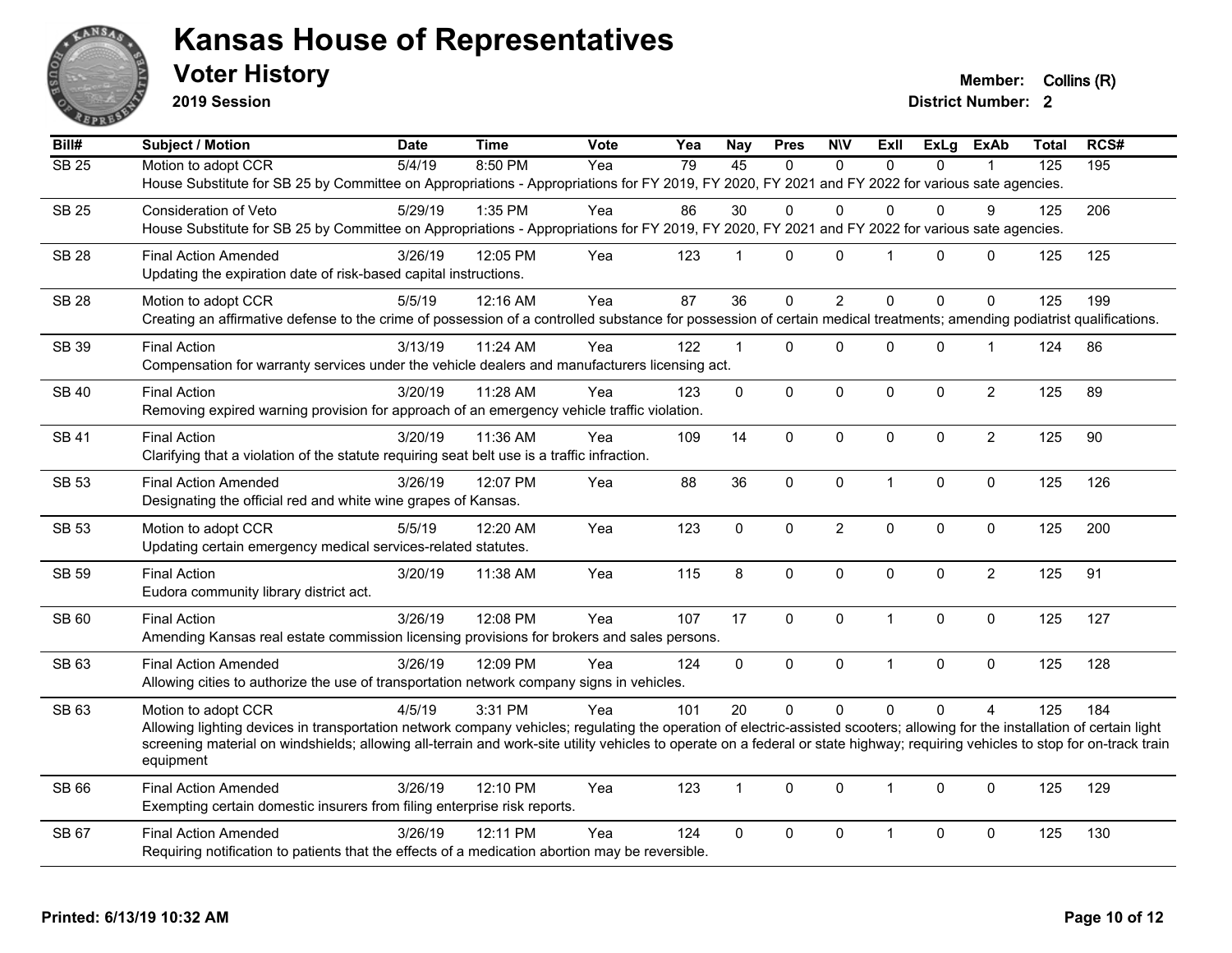

**2019 Session**

| Bill#        | <b>Subject / Motion</b>                                                                                                                                                                                                                                                                          | <b>Date</b> | <b>Time</b> | Vote | Yea | <b>Nay</b>      | <b>Pres</b>  | <b>NIV</b>   | ExII           | <b>ExLg</b>  | <b>ExAb</b>    | <b>Total</b> | RCS# |
|--------------|--------------------------------------------------------------------------------------------------------------------------------------------------------------------------------------------------------------------------------------------------------------------------------------------------|-------------|-------------|------|-----|-----------------|--------------|--------------|----------------|--------------|----------------|--------------|------|
| <b>SB 67</b> | Motion to adopt CCR<br>Requiring notification to patients that the effects of a medication abortion may be reversible.                                                                                                                                                                           | 4/5/19      | 5:24 PM     | Yea  | 85  | $\overline{35}$ | $\Omega$     | $\mathbf{0}$ | $\Omega$       | $\Omega$     | 5              | 125          | 188  |
| SB 67        | <b>Consideration of Veto</b><br>Requiring notification to patients that the effects of a medication abortion may be reversible.                                                                                                                                                                  | 5/1/19      | 1:02 PM     | Yea  | 82  | 43              | $\mathbf{0}$ | $\Omega$     | $\Omega$       | $\mathbf{0}$ | $\mathbf{0}$   | 125          | 190  |
| <b>SB 68</b> | <b>Final Action</b><br>Prohibiting cities from requiring a valid contract franchise ordinance for the provision of wireless telecommunications services.                                                                                                                                         | 3/26/19     | 12:13 PM    | Yea  | 112 | 12              | $\mathbf 0$  | 0            |                | $\mathbf 0$  | $\mathbf{0}$   | 125          | 131  |
| SB 69        | <b>Final Action Amended</b><br>Substitute for SB 69 by Committee on Utilities - Requiring an electric rate study of certain electric utilities.                                                                                                                                                  | 3/26/19     | 12:15 PM    | Yea  | 117 |                 | $\Omega$     | $\Omega$     |                | $\Omega$     | $\mathbf{0}$   | 125          | 132  |
| <b>SB70</b>  | <b>Final Action Amended</b><br>Allowing for temporary permits for the selling and serving of alcoholic liquor.                                                                                                                                                                                   | 3/27/19     | 9:09 AM     | Yea  | 119 | 5               | $\mathbf 0$  | $\mathbf 0$  | $\mathbf{0}$   | $\mathbf 0$  | $\mathbf{1}$   | 125          | 157  |
| <b>SB70</b>  | Motion to adopt CCR<br>Alcoholic liquor amendments relating to temporary permits, delivery of alcoholic liquors to consumers, common consumption areas and producer permits.                                                                                                                     | 4/5/19      | 11:02 AM    | Yea  | 119 | $\overline{A}$  | $\Omega$     | $\Omega$     | $\Omega$       | $\Omega$     | $\overline{2}$ | 125          | 173  |
| <b>SB71</b>  | <b>Final Action</b><br>Eliminating the expiration of the postsecondary technical education authority and requiring a report to the legislature.                                                                                                                                                  | 3/26/19     | 12:16 PM    | Yea  | 123 |                 | $\Omega$     | $\Omega$     |                | $\mathbf{0}$ | $\mathbf{0}$   | 125          | 133  |
| <b>SB77</b>  | <b>Final Action Amended</b><br>Requiring the department for children and families to offer services to children with problem sexual behavior and to such child's family.                                                                                                                         | 3/26/19     | 12:17 PM    | Yea  | 124 | $\Omega$        | $\Omega$     | 0            |                | $\Omega$     | $\mathbf{0}$   | 125          | 134  |
| <b>SB78</b>  | <b>Final Action Amended</b><br>Regulating assignment of rights or benefits to a residential contractor under a property and casualty insurance policy insuring residential real estate.                                                                                                          | 3/26/19     | 12:18 PM    | Yea  | 123 |                 | $\Omega$     | $\Omega$     |                | $\Omega$     | $\Omega$       | 125          | 135  |
| <b>SB78</b>  | Motion to Adopt CCR<br>Regulating assignment of rights or benefits to a residential contractor under a property and casualty insurance policy insuring residential real estate; enacting housing<br>protections for victims of domestic violence, sexual assault, human trafficking or stalking. | 4/5/19      | 10:50 AM    | Nay  | 100 | 23              | $\Omega$     | $\Omega$     | <sup>0</sup>   | $\Omega$     | $\overline{2}$ | 125          | 172  |
| SB 82        | <b>Final Action</b><br>Updating the state banking code.                                                                                                                                                                                                                                          | 3/26/19     | 12:19 PM    | Yea  | 124 | $\Omega$        | $\mathbf{0}$ | 0            | $\overline{1}$ | $\Omega$     | $\mathbf{0}$   | 125          | 136  |
| SB 90        | <b>Final Action</b><br>Extending the tax credit under the center for entrepreneurship act to financial institutions and increasing the annual tax credit limit for all contributors.                                                                                                             | 3/26/19     | 12:20 PM    | Yea  | 122 | $\overline{2}$  | $\Omega$     | $\Omega$     |                | $\Omega$     | $\Omega$       | 125          | 137  |
| SB 94        | <b>Final Action</b><br>Establishing a minimum course duration for motor vehicle accident prevention courses.                                                                                                                                                                                     | 3/26/19     | 12:22 PM    | Yea  | 120 | 4               | $\mathbf{0}$ | 0            |                | $\mathbf 0$  | $\mathbf 0$    | 125          | 138  |
| <b>SB 97</b> | <b>Final Action</b><br>Division of vehicles registering fleet vehicles.                                                                                                                                                                                                                          | 3/26/19     | 12:23 PM    | Yea  | 124 | $\mathbf{0}$    | $\mathbf{0}$ | $\mathbf{0}$ | 1              | $\mathbf{0}$ | $\mathbf{0}$   | 125          | 139  |
| SB 105       | <b>Final Action</b><br>Elections; cities; date for taking office.                                                                                                                                                                                                                                | 3/25/19     | 10:33 AM    | Yea  | 124 | $\Omega$        | $\mathbf{0}$ | $\mathbf{0}$ | 1              | $\Omega$     | $\mathbf{0}$   | 125          | 103  |